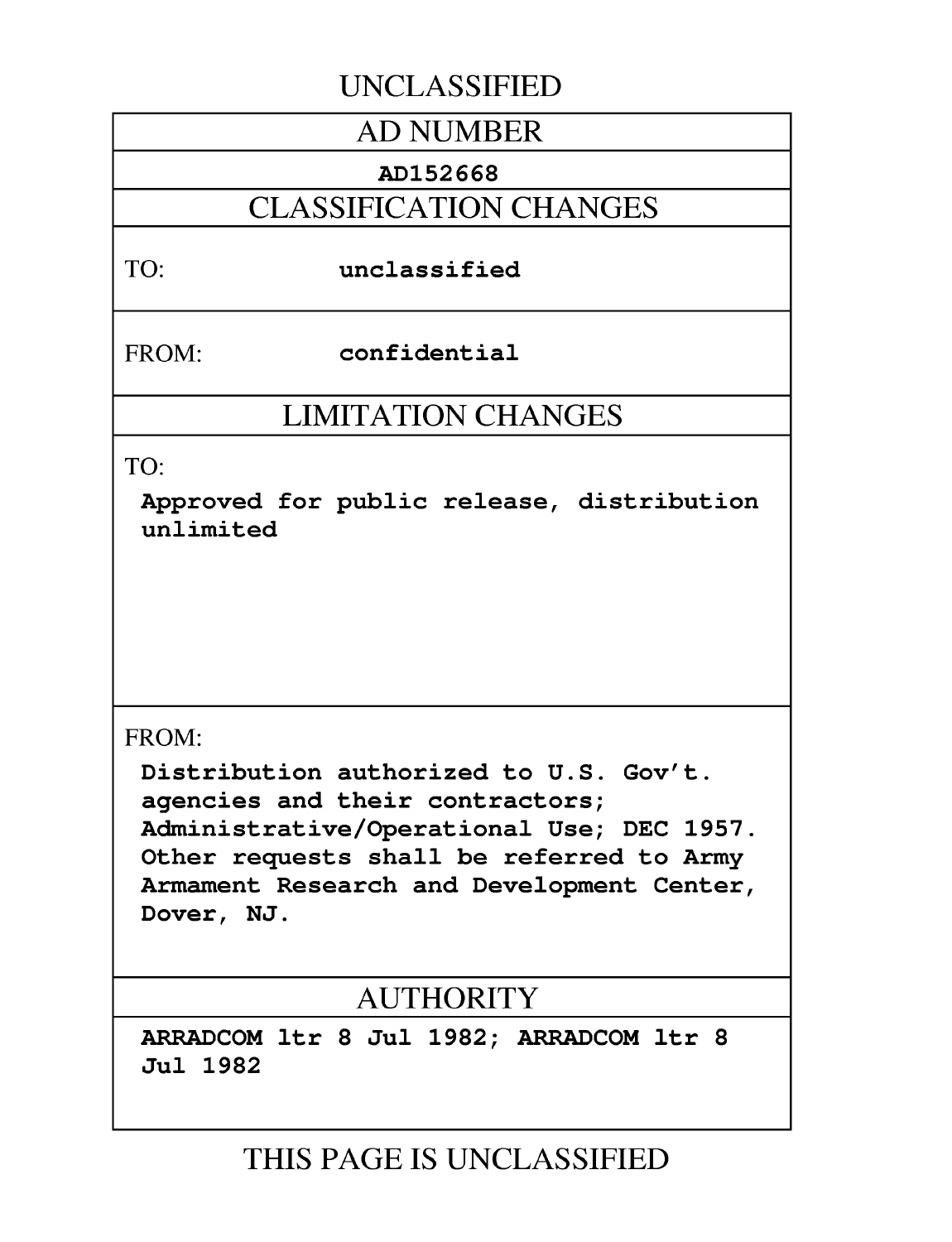THIS REPORT HAS BEEN DELIMITED AND CLEARED FOR PUBLIC RELEASE UNDER DOD DIRECTIVE 5200.20 AND NO RESTRICTIONS ARE IMPOSED UPON ITS USE AND DISCLOSURE.

ζÒ

DISTRIBUTION STATEMENT A

APPROVED FOR PUBLIC RELEASE; DISTRIBUTION UNLIMITED.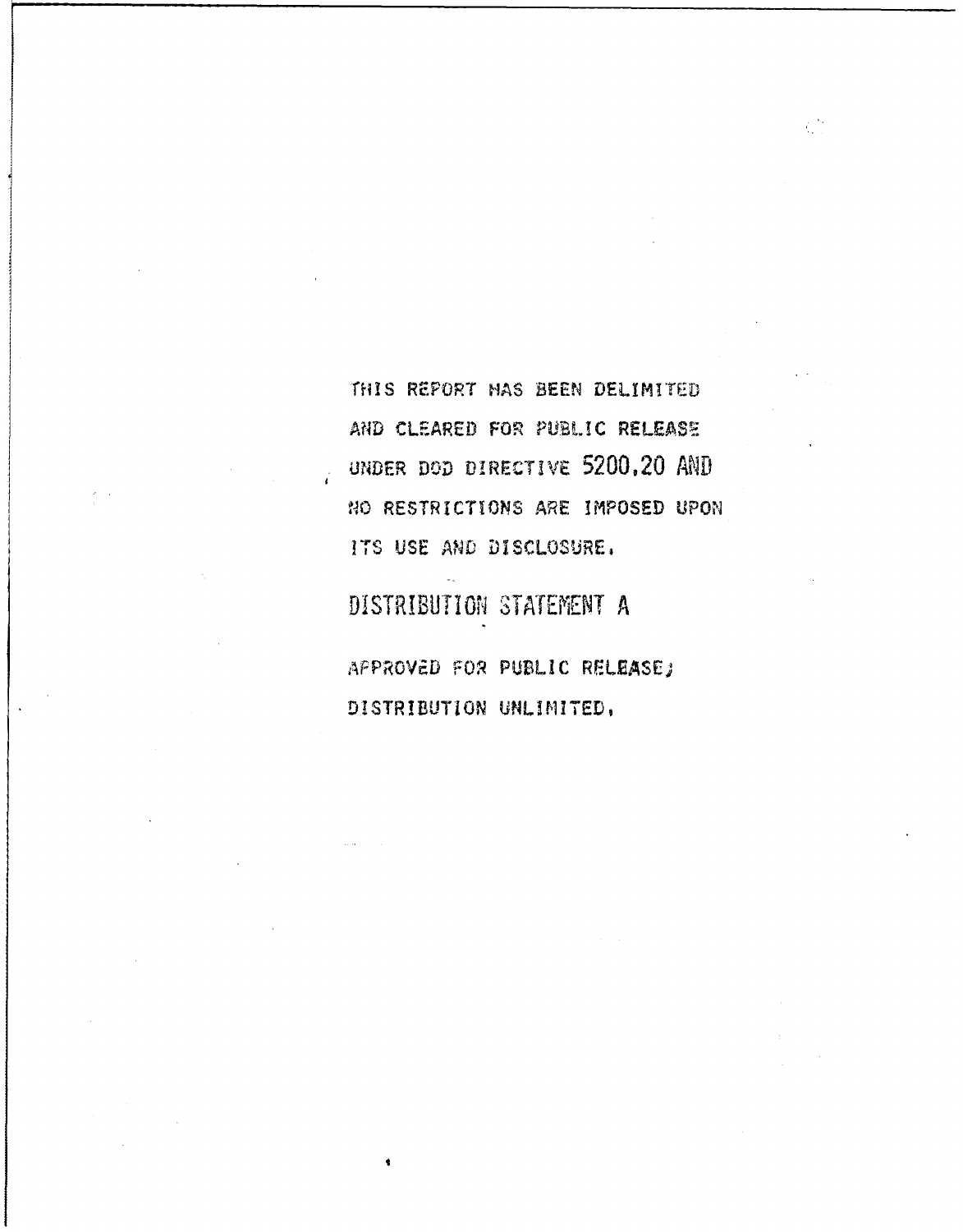$AD /52668$ 

WTHORTY: ARRADCOM

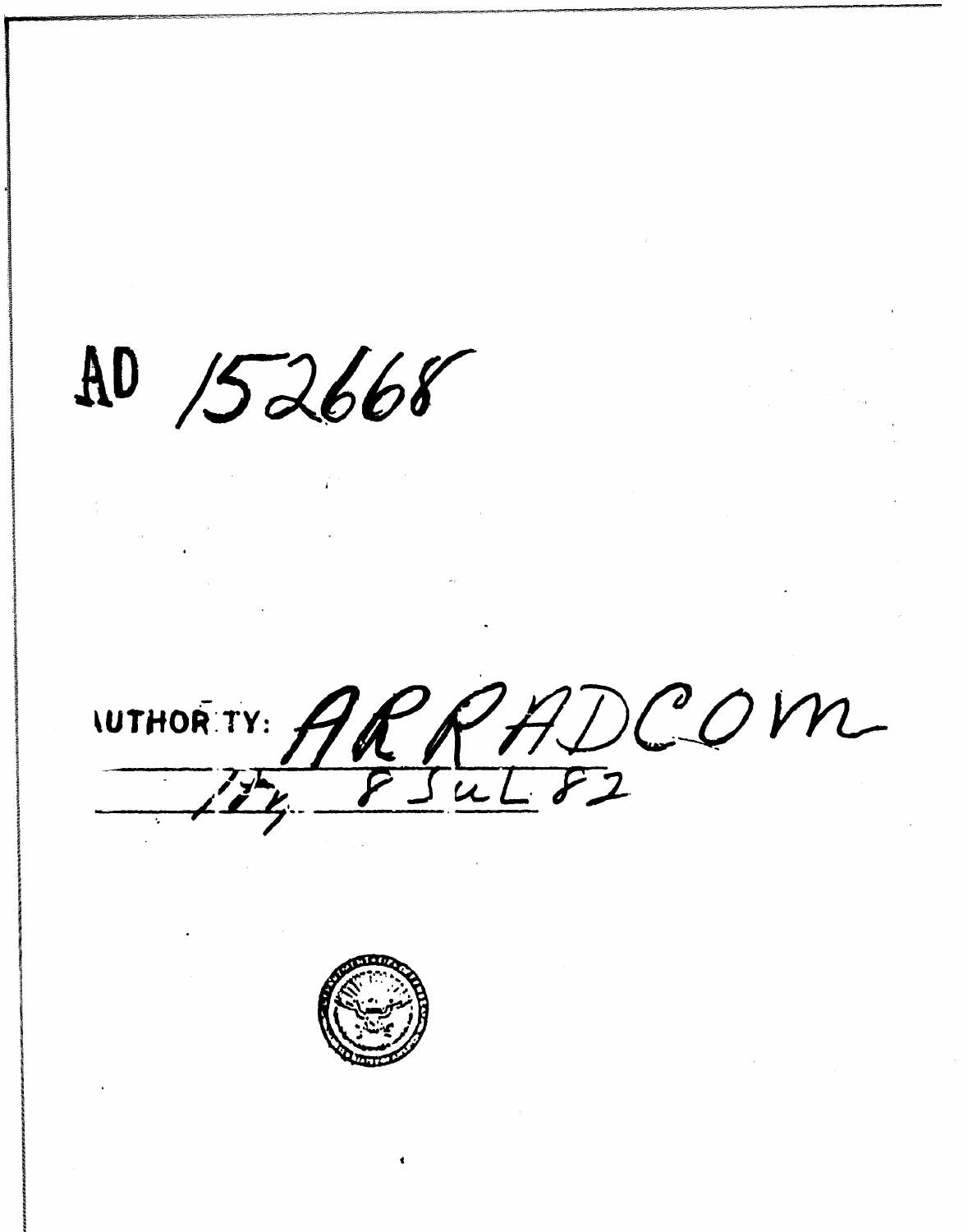# DISCLAIMER **NOTICE**

**THIS DOCUMENT IS BEST QUALITY** PRACTICABLE. THE COPY **FURNISHED** TO **DTIC CONTAINED A SIGNIFICANT NUMBER** OF **PAGES** WHICH **DO NOT** REPRODUCE LEGIBLY.

**AVAILABLE BEST COPY**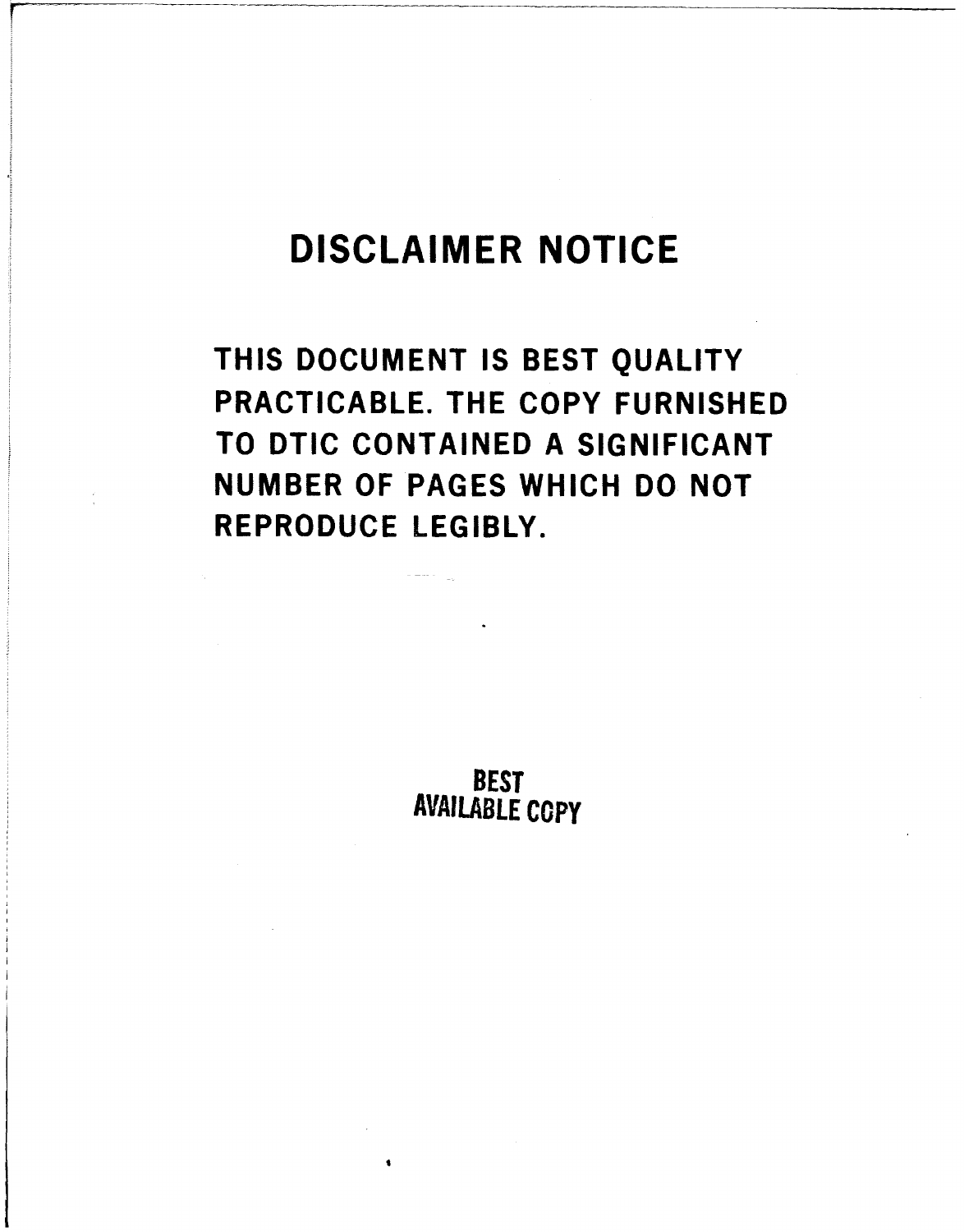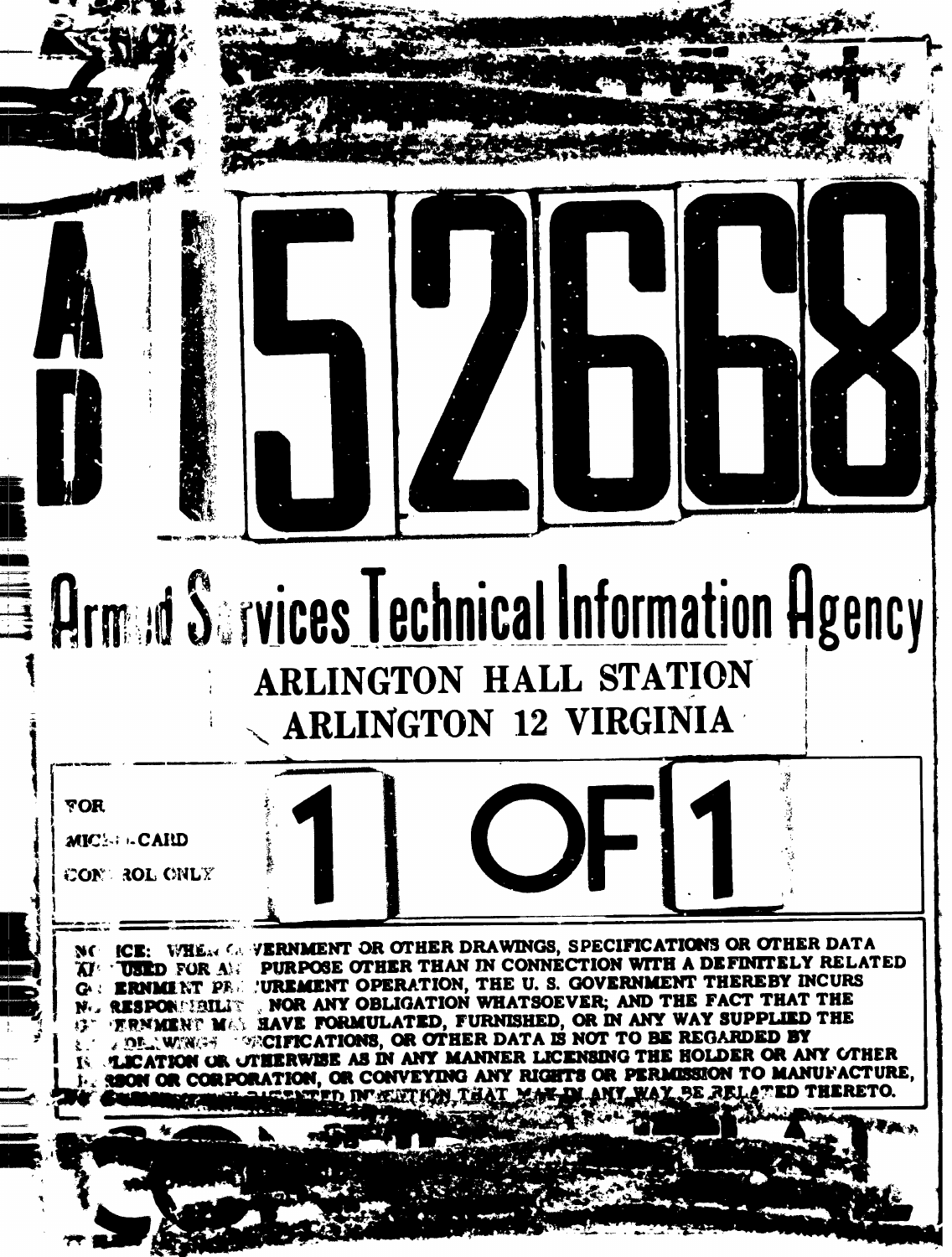QUARTERLY REPORT **NNC-Q- 3** Contract DAI-19-020-5O1-ORD-(P)-58 NATIONAL NORTHERN CORPORATION <u>West Hanover, Massachusetts</u>

**MCI.**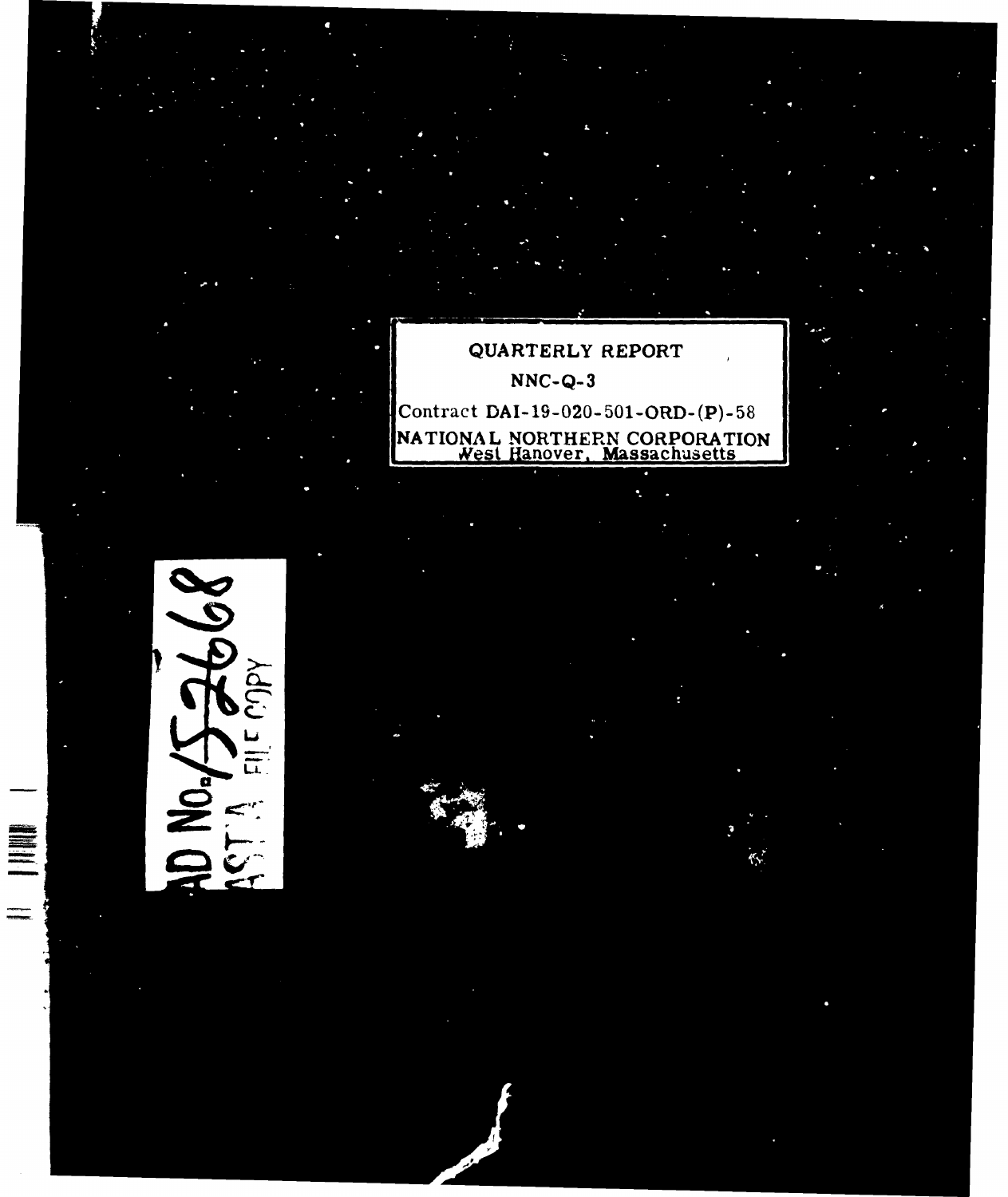This document **is** the property of the United **States Government.** It **is furnished for** the duration of the contract and shall **be** returned when **no** longer required, or upon recall **by ASTIA** to the following address: Armed Services Technical Infrmation Agency, Arlington Hall Station Arlington 12, Virginia

**4I**

**NOTICE: THU DOCUMENT CONTAINS INFORMATION AFFECTING THE** NATIONAL DEFENSE OF THE UNITED STATES WITHIN THE MEANING **OF THE ESPIONAGE LAWS, TITLE 18, U.LC., SZCTIONS 793 and 794.** THE TRANSMISSION OR THE REVELATION OF ITS CONTENTS IN ANY MANNER TO AN UNAUTHORIZED PERSON IS PROHIBITED BY LAW.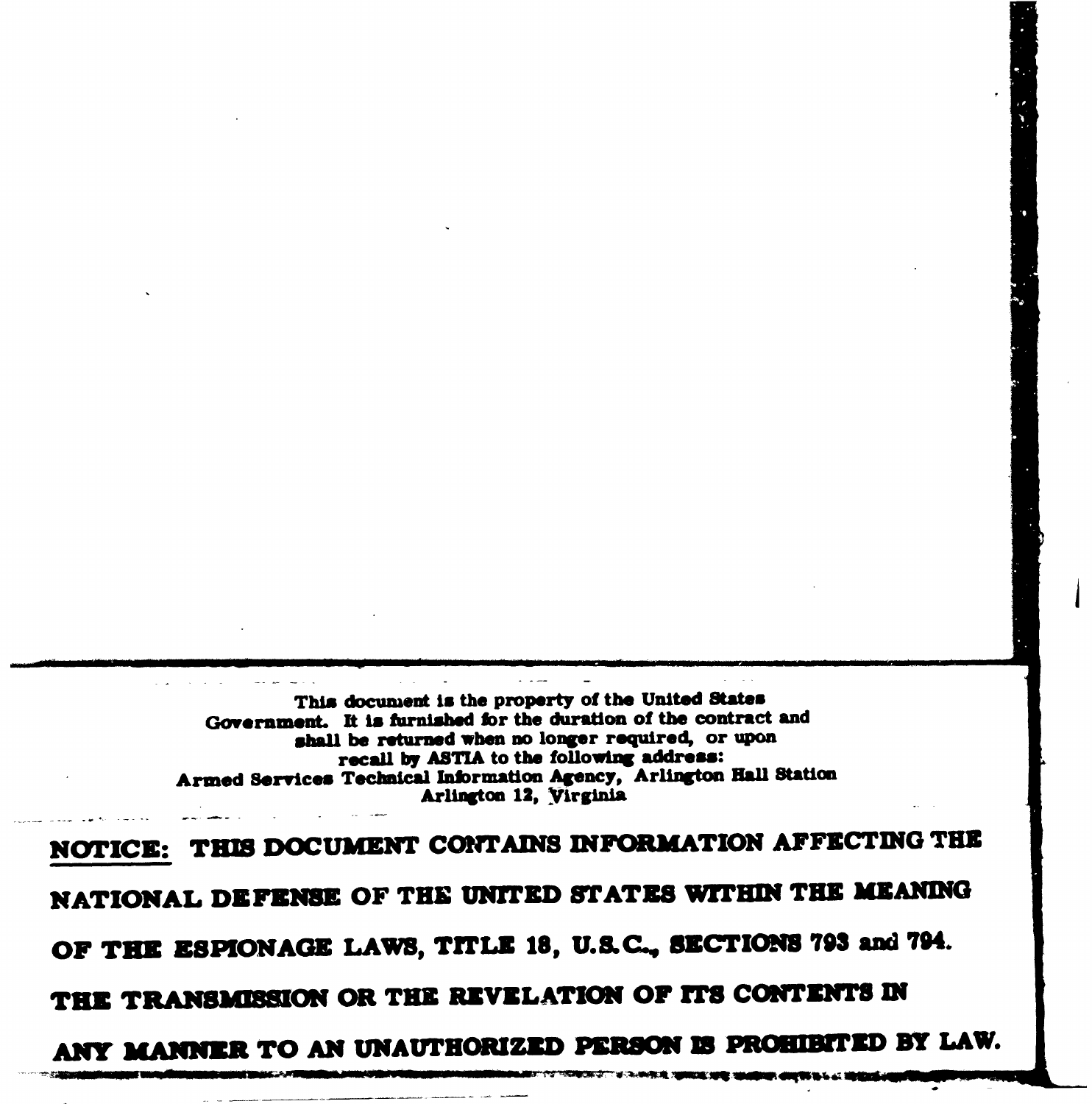# **Best Available** Copy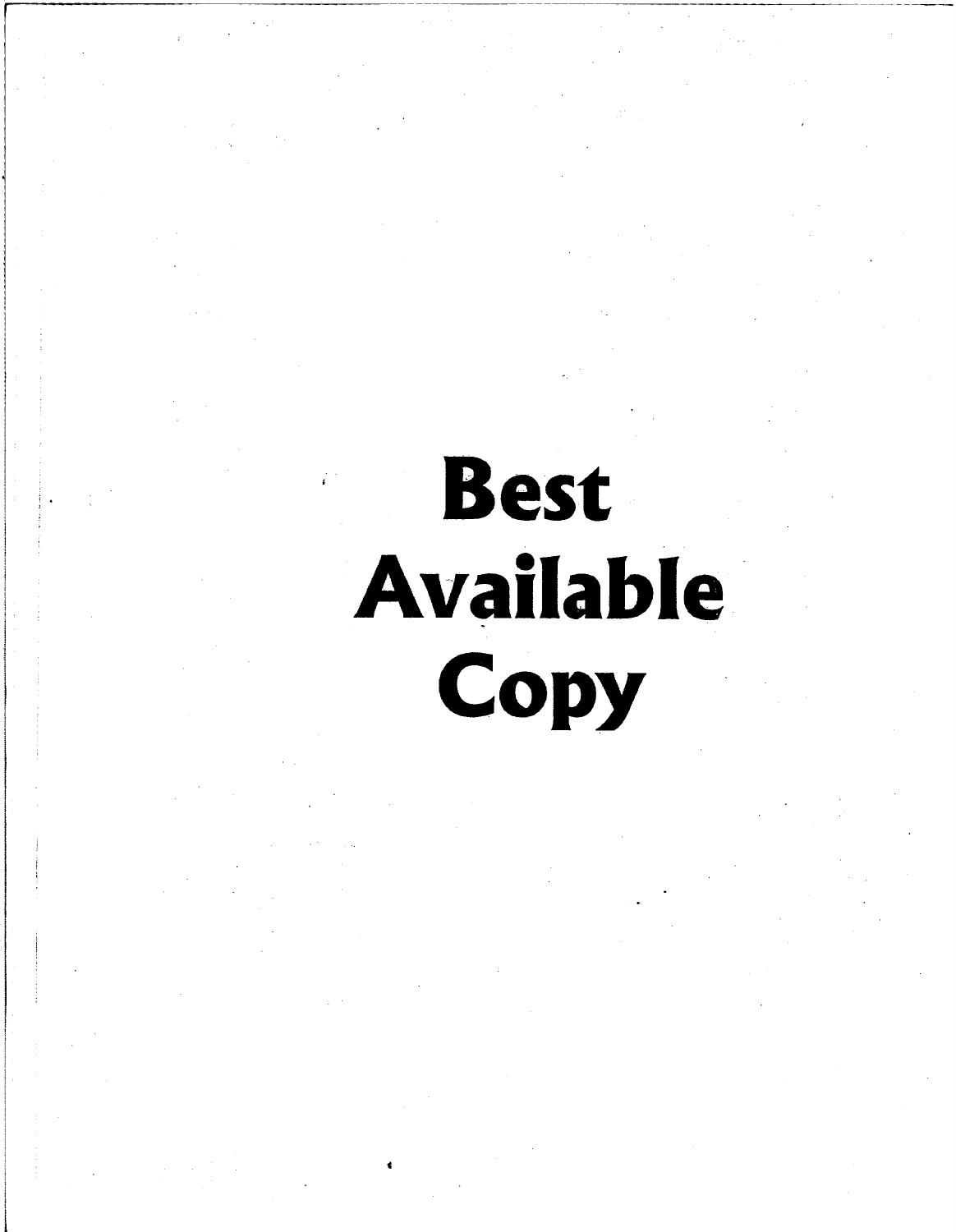## THE **EFFECT** OF **ALTITUDE OA DETONATION**

## **AND** FRAGMENT VELOCITY

**QUARTERLY PROGRESS REPORT 2005-3** 

Contract **DAI-19-020-501-ORD-(P)-58** 

TENTH QUARTERLY REPORT

**NNC-Q-3**

S -- 'ember, )ctober, November **1957**

Copy No. 07

**NATIONAL NORTHERN CORPORATION** 

West Hanover, Massachusetts

Confidential

58AA 503

**A** &s/diary of American Potash **and** Chemical **Corpoiation**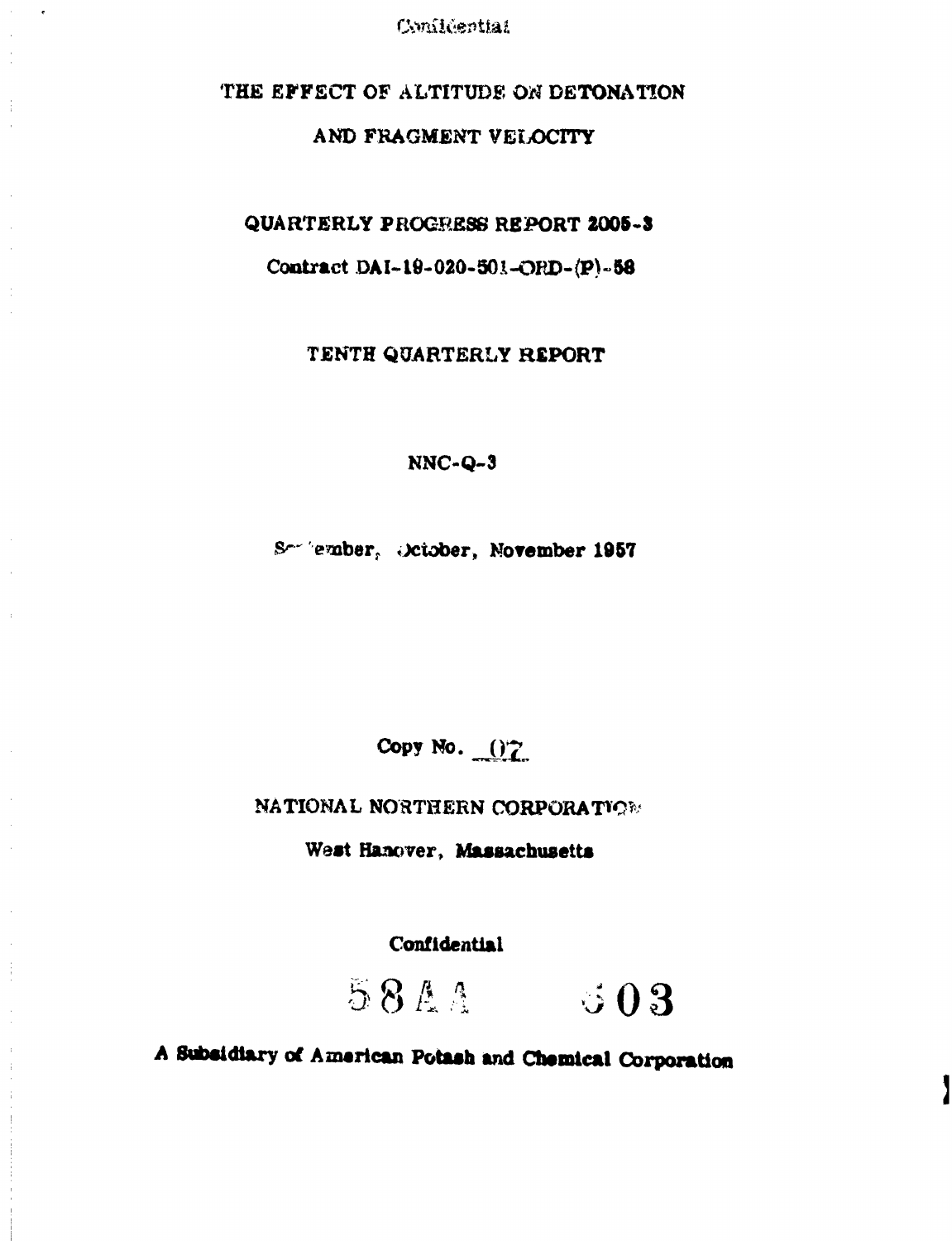## NATIONAL NORTHERN CORPORATION

## West Hanover, Massachusetts

#### THE EFFECT OF ALTITUDE ON DETONATION

## AND FRAGMENT VELOCITY

#### QUARTERLY PROGRESS REPORT 2005-3

Contract DAI-19-020-501-ORD- $(P)$ -58

#### TENTH QUARTERLY REPORT

#### NNC-Q-3

#### September, October, November 1957

Submitted by:

Arthur W. O'Brien, Jr. Charles W. Plummer **Vasil Philipchuk** 

A poroved by

C. M. Saffer, Jr. Technical Director

**DEOVI** 

S. J. Porter Vice President and General Manager

NOTICE: This document contains information affecting the National Defense of the United States within the meaning of the Espionage Laws, Title 13, U.S. Code, Sections 793 and 794. Its transmission or the revelstion of its contents in any manner to unauthorised persons is prohibited by law...

.Confidential

A Subsidiary of American Potash and Chemical Corporation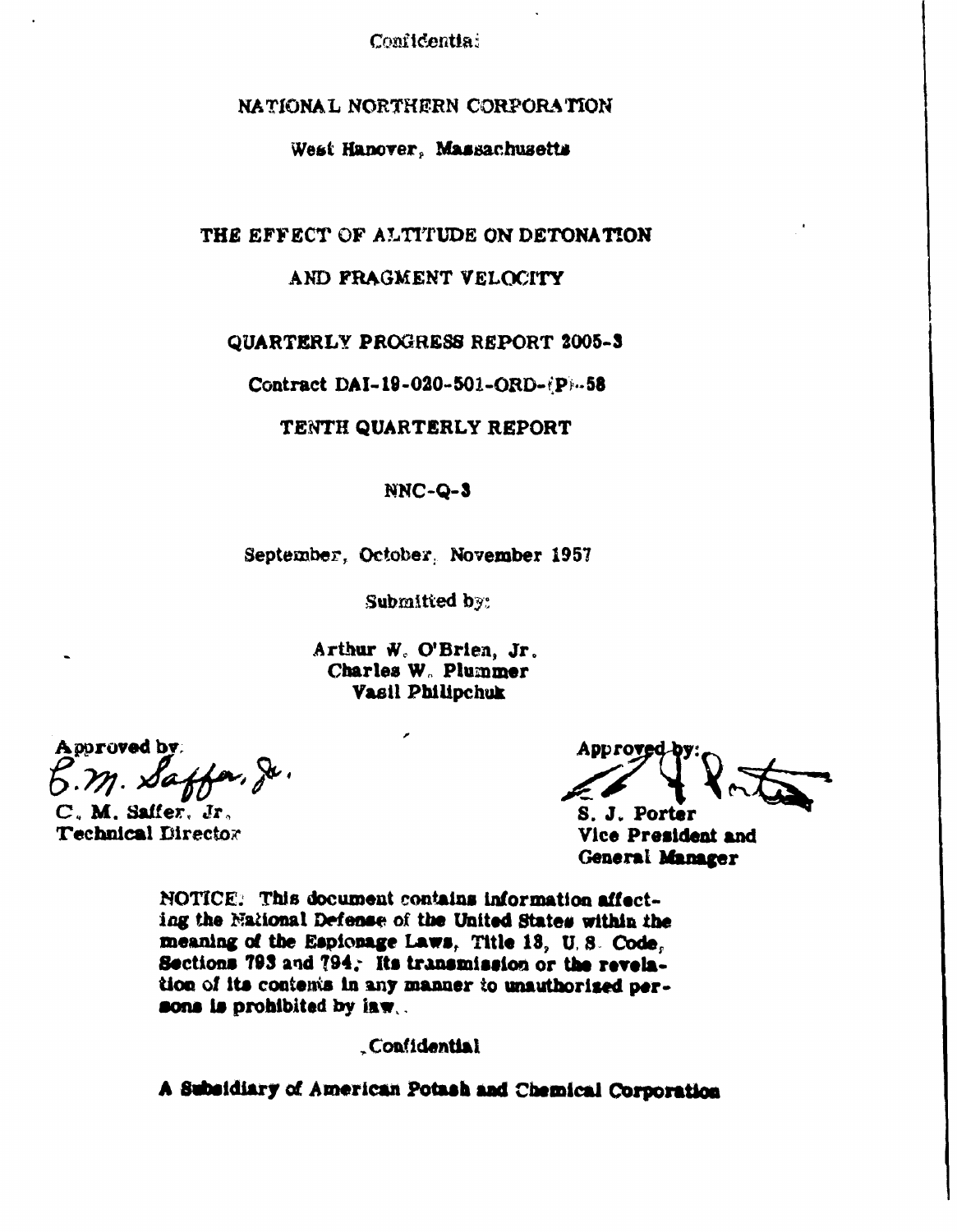#### CORRIGANISM

等。

## L.O INTRODUCTION

This is a Quarkerly Report of testing accomplished during the period 10 September 1957 through 9 December 1957 for Picatinny Arsenal under supplemented Contract DAI-19-020-501-ORD- $(P)$ -58 and is designated NNC-Q-3.

The first four Quarterly Reports under this contract, NN-Q-1 through  $MN-Q-4$ , are concerned with free-air blast testing, and the results are summarized in National's Summary Report NN-P-34. The fifth and sixth Quarterly Reports describe the work on various RDX systems. The seventh and eighth Quarterly Reports describe preliminary determinations for National's current investigation of detonation and fragment velocity of various explosive systems at several simulated altitudes. The muth Quarterly Report includes the initial results of National's work on velocity of detonation at various simulated altitudes. The results of National's work to date are summarized in the present report.

National Northern Corporation gratefully acknowledges the guidance and assistance of Picatinny A, senal personnel in this investigation.

#### 2.0 OBJECT OF TESTS

 $\mathbf{I}$ 

 $\mathbf{I}$ 

The task assigned under this contract, as supplemented, is a survey of various explosive systems for the purpose of determining any change in detonation and and fragment velocity with changes in simulated altitude, charge diameter, and degree of confinement of the explosive.

The study of defonation velocity is described in Paragraphs  $3.0$ , 4.0, 5.9 and 6.0 of this Report. The investigation of fragment velocity is detailed in Paragraph  $7.0, 8.0, 9.0$  and  $10.0$ .

STUDY OF DETONATION VELOCITY

## 3.0 CHARGE DATA

3.1 In order to survey possible changes in behavior of various Confidentia"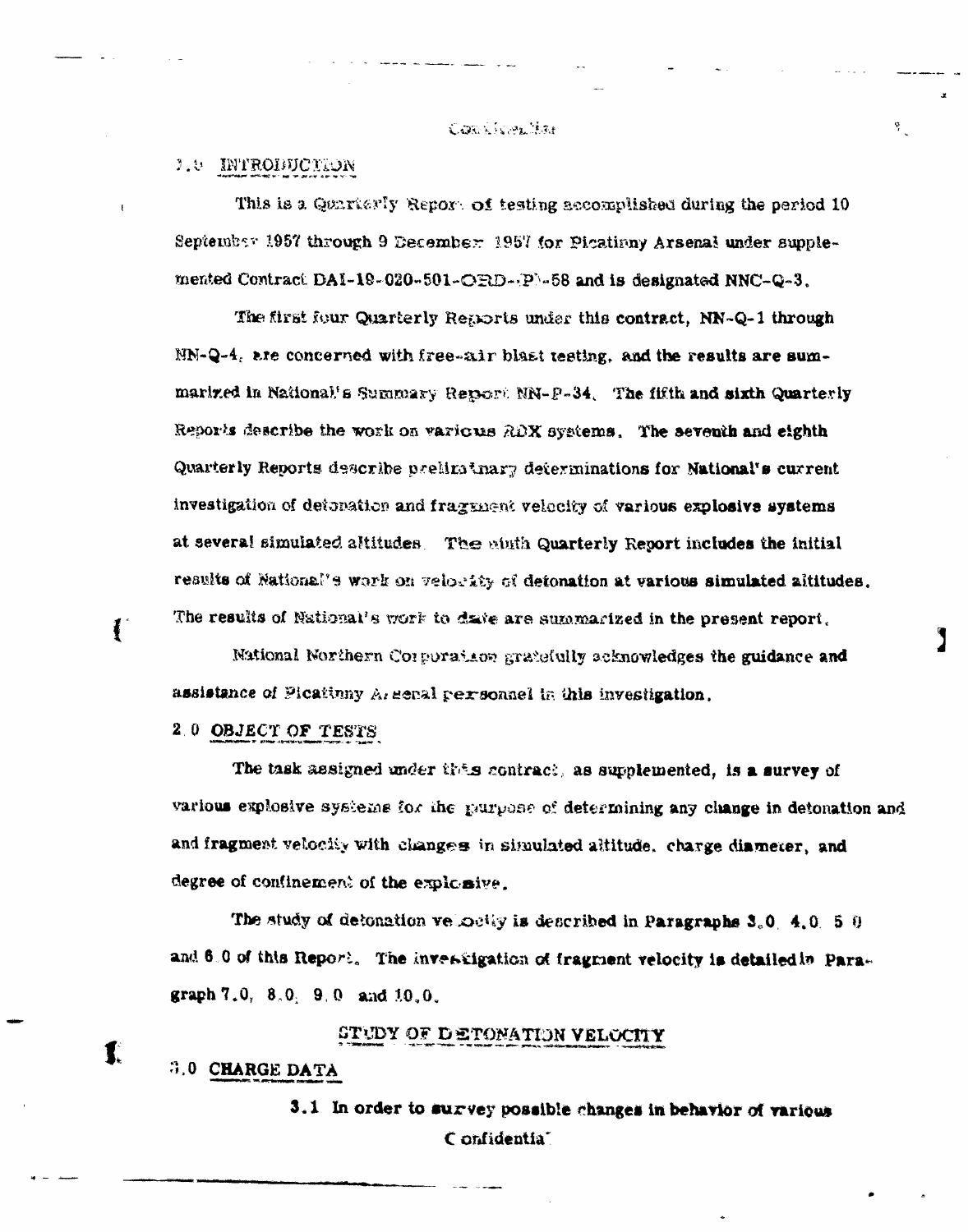#### Costuisnital

explosive systems with changes in simulated altitude. charge diameter, and degree of confinement of the explosive, a number of specific conditions have been tal an as starting points. In each combination of conditions, five measurements of the detonation velocity of the explosive system are made.

 $3.2$  The explosive systems included in these tests are TNT.  $H-6$ .  $70/30$ -RDK/TNT,  $70/30$ -EMX/TNT, and MOX-2B.

3.3 These systems are studied at pressures of 760, 226, 60, and 13 mililimeters of mercury, corresponding to simulated altitudes of ground, 30,000, 60.000. and 90.000 feet.

3.4 These systems are tested in cylindrical columns, one and two inches in diameter by eighteen and seven inches long, respectively. These represent estimates of the maximum explosive load that can be tolerated in National's altitude chamber.

3.5 These explosives, with the exception of  $M_0X-2B$ , are measured for detonation velocity in two conditions of confinement. In one case, bare charges are used; and, in the other, the explosive is loaded in one-quarter-inch-thick steel tubing of appropriate inside diameter. MOX-2B will not sustain detonation in unconfined columns of the selected diameters, and an increase in diameter would require reduction in the length of column to maintain the maximum charge weight allowed in Mational's chamber Columns shorter than those now used would cause the experimental error to be too large.

3.6 Subsequent to mittation of the firing program, some difficulty was experienced in detonating TNT columns, unconfined, in these diameters This difficulty has since been assuibed to the method of casting, in which the molten TNT was poured into heavy paner sieeves. The TNT was finally cast in steel sleeves and removed from the sleeves for testing. These columns were found to Confidential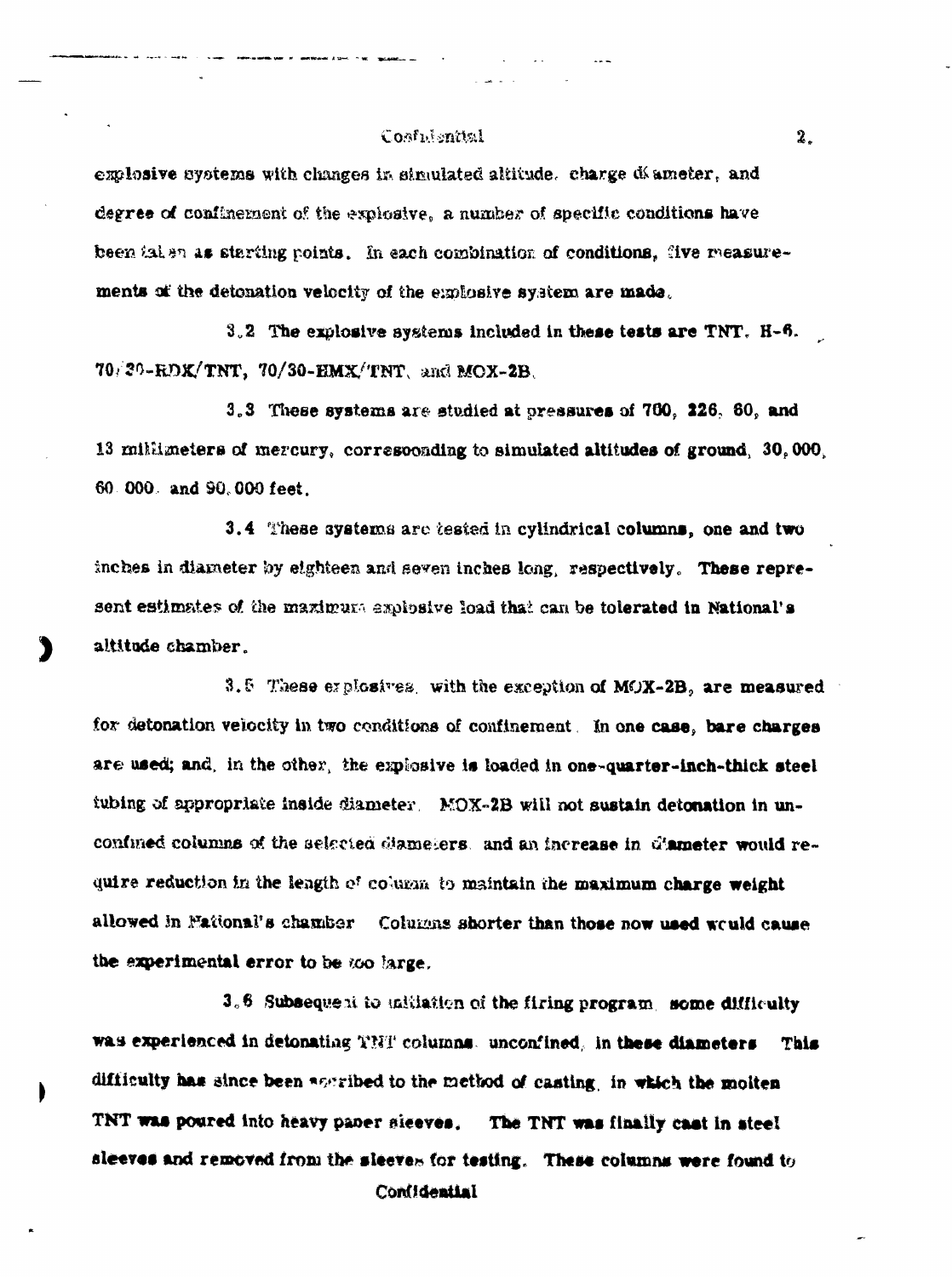5.

detonate completely.

 $\overline{\mathcal{L}}$ 

 $\mathbf{f}^*$ 

## 4.0 TEST EQUIPMENT

4.1 The deconation velocity is measured by timing the passage (a) the detenation zone over a known column distance **This cistance is measured** between two electrical probes, each consisting of open-end wire pairs. The passage of the detonation zone closes the opez-ead pairs and, with associated circuits, generatee **a sharp** pulse, The pu'eea generated **are** applied to **the.** start-stop circuits of an electronic counter-chronogesph. The counter is the Potter Model 471 operating at **8** megacycles.

4.2 Tests at simulated altitudes are accomplished in National's largest altitude chamber. The charaber has approximate inside dimensions of **12x14x9** feet and may be evacunied to a simulated altitude of 120,000 feet **3** mm, **fig**, by a Kinney KD-780 vacuum pucip run by a forty horsepower electric motor. Those tests run at "ground" '760 mm. Hg' are accomplished at National's Halifax Testing Range.

*S.A* TEST **RESULTS**

**5.1** The tables following include all of the data obthined to date, In these tables, charge density is determined by geometry and net charge weight. The eighteen-inch by one-inch cylinder is calculated to have a volume of 232 **cubic centimeters and the seven-inch by two-inch cylinder a volume of 360 cubic cen 1meters.**

Couffdential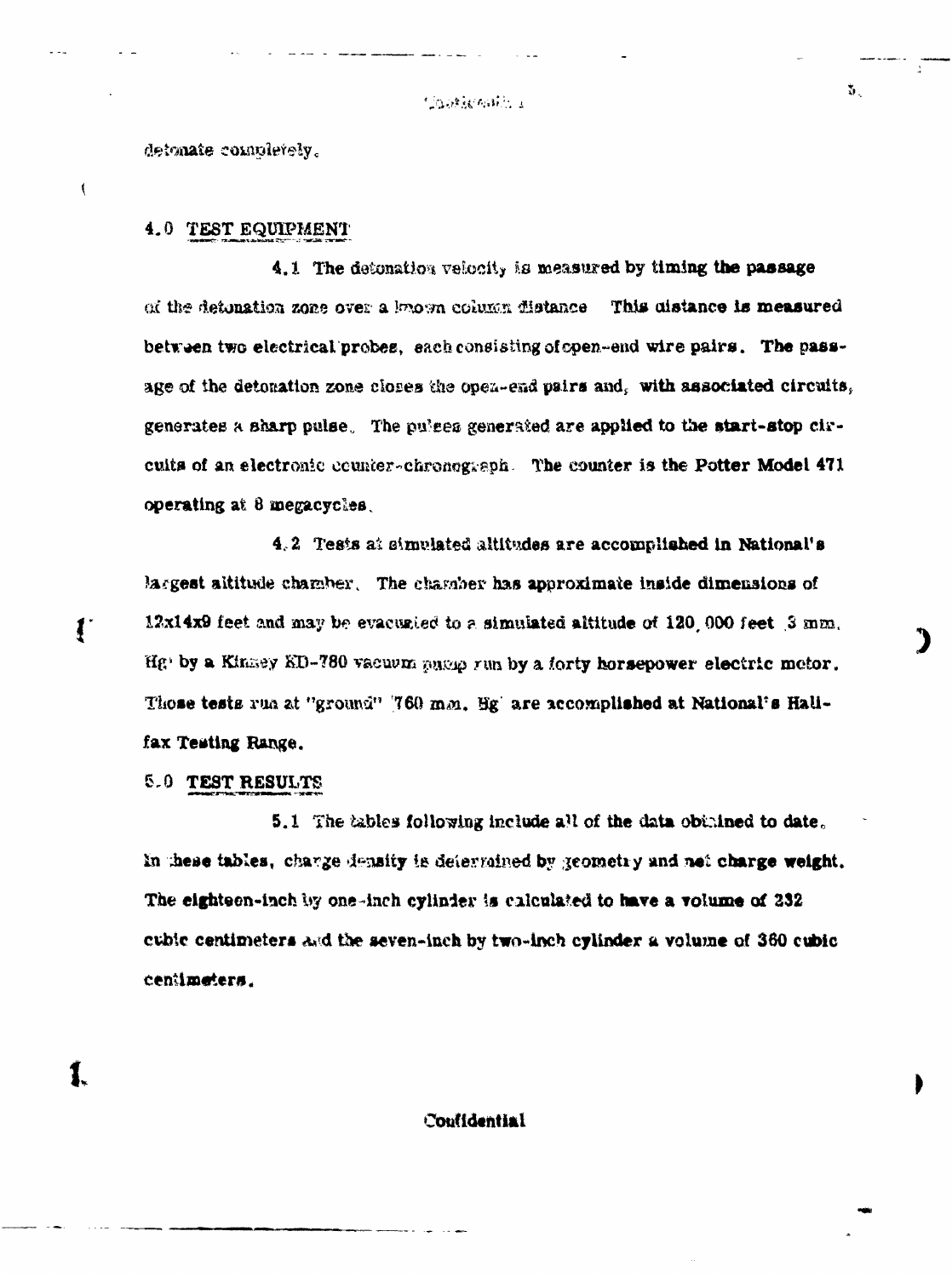للمار للموا

i.

 $\sim$ 

.<br>Japon – angregasas iz Siri (f. 1811)

 $\sqrt{1}$ 

 $\mathbf{B}$ 

 $\blacktriangleright$ 

| Altitude                                      | Average                  | Measured       | Measuret.                 | Velocity      |
|-----------------------------------------------|--------------------------|----------------|---------------------------|---------------|
| (feet                                         | Charge                   | <b>Segment</b> | Time                      | $\mathbf{d}$  |
| $\text{mm}$ Hg.                               | <b>Density</b><br>gm/cc' | meters         | (microseconds) Detonation | meter seconds |
| H-6, váconined, in one-inch diameter columns  |                          |                |                           |               |
|                                               |                          |                |                           |               |
| Ground                                        | 1.80                     | .302.          | 41.1                      | 7350          |
| $(760 - 764 \text{ mm Hg.})$                  | 1.78                     | .295           | 41.1                      | 7180          |
|                                               | 1.78                     | .303           | 40.9                      | 7410          |
|                                               | 1,81                     | .305           | 40.9                      | 7460          |
|                                               | 1,79                     | .303           | 41.1                      | 7370          |
| 30,000                                        | 1.81                     | .305           | 40,6                      | 7510          |
| $326$ mm Hg.                                  | 1,79                     | .302           | 41.2                      | 7330          |
|                                               | 1,79                     | 302            | 40.9                      | 7380          |
|                                               | 1.8í                     | , 305          | 40.9                      | 7460          |
|                                               | 1.80                     | ,305           | 40, 9                     | 7460          |
| 60,000                                        | 1.80                     | .302           | 39, 2                     | 7700          |
| $(60 \, \text{mm} \, \text{Hg.})$             | 1.79                     | 305            | 40.6                      | 7510          |
|                                               | 1.79                     | .302           | 40.4                      | 7480          |
|                                               | 1,80                     | .303           | 41, 1                     | 7370          |
|                                               | 1.79                     | 300            | 40, 5                     | 7410          |
|                                               |                          |                |                           |               |
| 90,000                                        | 1,78                     | .302           | 41.0                      | 7360          |
| $(13 \text{ mm Hg.})$                         | 1,78                     | 30z            | 41.0                      | 7360          |
|                                               | 1,79                     | 302            | 42.1                      | 7170          |
|                                               | 1,78                     | .303           | 40.6                      | 7470          |
|                                               | 1.79                     | 290            | 41.4                      | 7000          |
| H-6, unconfined, in two-inch diameter columns |                          |                |                           |               |
| Ground                                        | 1,83                     | ,099           | 14.0                      | 7070          |
| 760-764 mm Hg.                                | 1,77                     | .100           | 14.5                      | 6900          |
|                                               | 1,84                     | 102            | 14,8                      | 6890          |
|                                               | 1.75                     | ,102           | 15.1                      | 6750          |
|                                               | 1,81                     | ,100           | 14.8                      | 6760          |
| <b>30,000</b>                                 | 1,77                     | ,099           | 14.0                      | 7070          |
| $(226 \text{ mm Hg})$                         | 1,78                     | .099           | 14,2                      | 6970          |
|                                               | 1,84                     | .102           | 15.0                      | 6800          |
|                                               | 1,81                     | , 102          | 14 7                      | 6940          |
| 60,000                                        | 1.97                     | . 102          | 14.4                      | 7080          |
| $(60 \text{ mm})$ Hg. $)$                     | 1.78                     | 099            | 14.1                      | 7020          |

Confidential

 $\mathbf{\hat{z}}$  .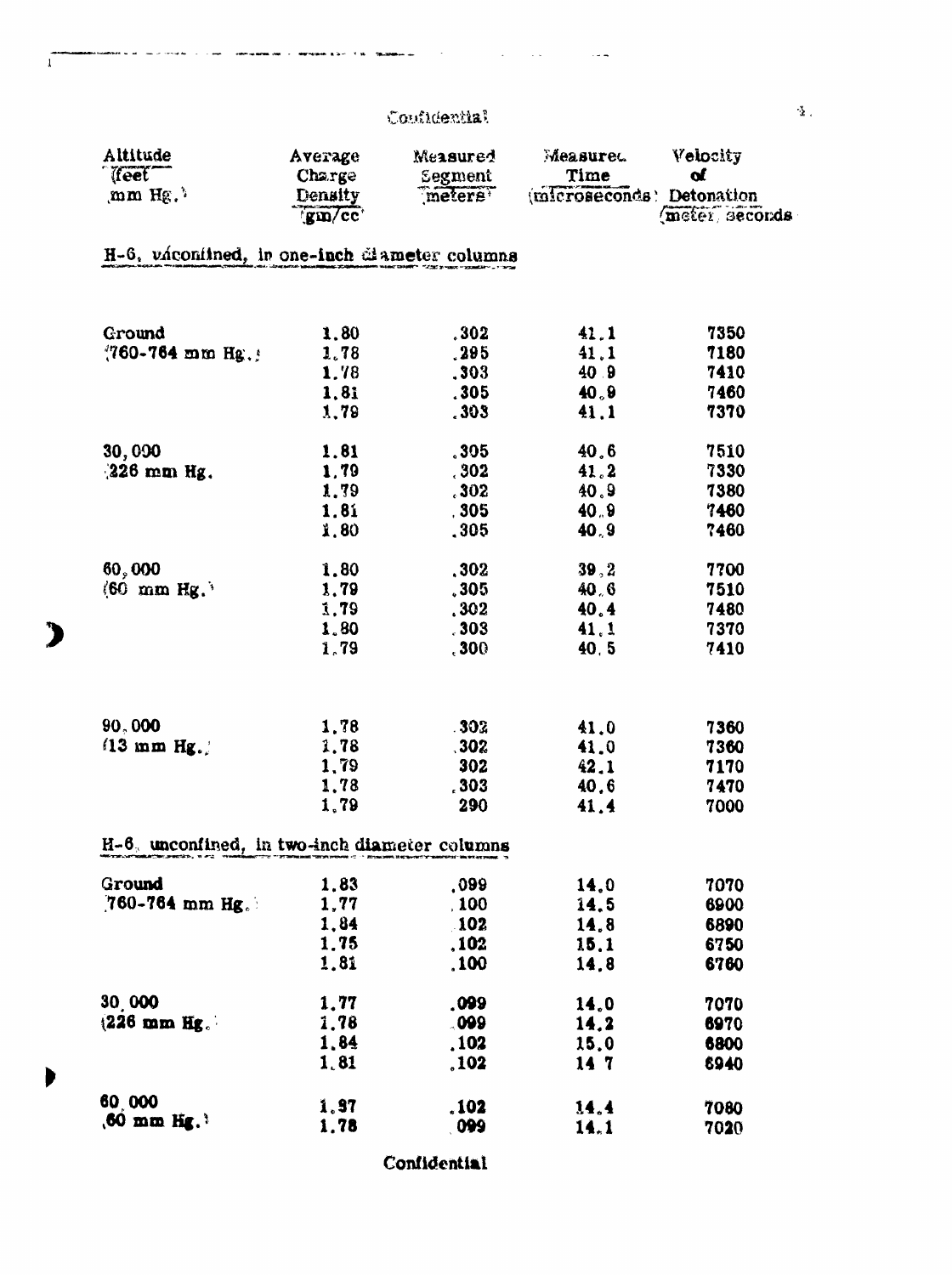$\frac{1}{\sqrt{2}}$ 

J.

 $\langle$ 

 $\mathbf{I}$ 

 $\mathbf{I}$ 

| <b>Altitude</b><br>$\textbf{Test}$                                               | Average<br>Charge   | Measured<br>Segment | Measured<br>Time          | Velocity<br>of |
|----------------------------------------------------------------------------------|---------------------|---------------------|---------------------------|----------------|
| $\langle$ mm Hg.                                                                 | <b>Density</b>      | meters              | ;microseconds' Detonation |                |
|                                                                                  | $\langle$ gm/cc $ $ |                     |                           | meter/seconds  |
| H-6, unconfined, in two-inch diameter columns (Cont'd)                           |                     |                     |                           |                |
| 60,000                                                                           | 1,78                | .102.               | 14.9                      | 6840           |
| $(60 \text{ mm Hg.})$                                                            | 1.80                | .102                | 14.5                      | 7030           |
|                                                                                  | 1,83                | .102                | 14.4                      | 7080           |
| 90,000                                                                           | 1.78                | .099                | 14.2                      | 6970           |
| $(13 \text{ mm Hg.})$                                                            | 1.84                | .102                | 14.6                      | 6990           |
|                                                                                  | $1.76$<br>$1.84$    | .099                | 14.9                      | 6640           |
|                                                                                  |                     | .102                | 14,1                      | 7230           |
|                                                                                  | 1.81                | .102                | 14.2                      | 7180           |
| $H-6$ , confined in $1/4$ -inch wall steel tubing, one inch diameter columns     |                     |                     |                           |                |
| Ground                                                                           | 1.72                | 305                 | 42.0                      | 7260           |
| $(760 - 764 \text{ mm} \text{ Hg}.)$                                             | $\frac{1}{2}$ , 72  | .305                | 42.0                      | 7260           |
|                                                                                  | 1.72                | 303                 | 42.0                      | 7210           |
|                                                                                  | 1.66                | , 305               | 43.3                      | 7050           |
|                                                                                  | 1, 71               | 303                 | 42.3                      | 7180           |
| H-6, cenfined in 1/4-inch-wall steel tubing, two-inch diameter columns<br>Ground | 1,78                | , 102               | 13.9                      | 7340           |
| $(760 - 764 \text{ mm})$ Hg.                                                     | 1,78                | .102                | 13.9                      | 7340           |
|                                                                                  | 1.77                | .102                | 14,4                      | 7080           |
|                                                                                  | 1,78                | 102                 | 13.6                      | 7500           |
|                                                                                  | 1,78                | , 102               | 13.7                      | 7450           |
|                                                                                  |                     |                     |                           |                |
| 30,000                                                                           | 1.77                | .103                | 13,8                      | 7500           |
| $226$ mm Hg.                                                                     | 1,78                | .102                | 14,0                      | 7260           |
|                                                                                  | 1.79                | .103                | 13.9                      | 7430           |
|                                                                                  | 1,79                | .102                | 14.0                      | 7260           |
|                                                                                  | 1.77                | .103                | 14,0                      | 7370           |
| 60 000                                                                           | 1,78                | .103                | 12.4                      | 8330           |
| $[60 \text{ mm Hg}].$                                                            | 1,78                | .103                | 13,9                      | 7500           |
|                                                                                  | 1.79                | , 103               | 14.1                      | 7300           |
|                                                                                  | 1,79                | .103                | 14.1                      | 7300           |
|                                                                                  | 1.77                | . 103               | 14.1                      | 7300           |
| 90,000                                                                           | 1.78                | .103                | 14,0                      | 7370           |
| $13$ mm Hg.                                                                      | 1,78                | 102                 | 13,6                      | <b>7460</b>    |
|                                                                                  | 1,78                | .202                | 13,8                      | 7390           |
|                                                                                  | 1.78                | .103                | 13.1                      | 7860           |
|                                                                                  | 1,78                | .103                | 13.9                      | 7430           |

Confidential

 $\overline{a}$ 

 $\overline{\phantom{a}}$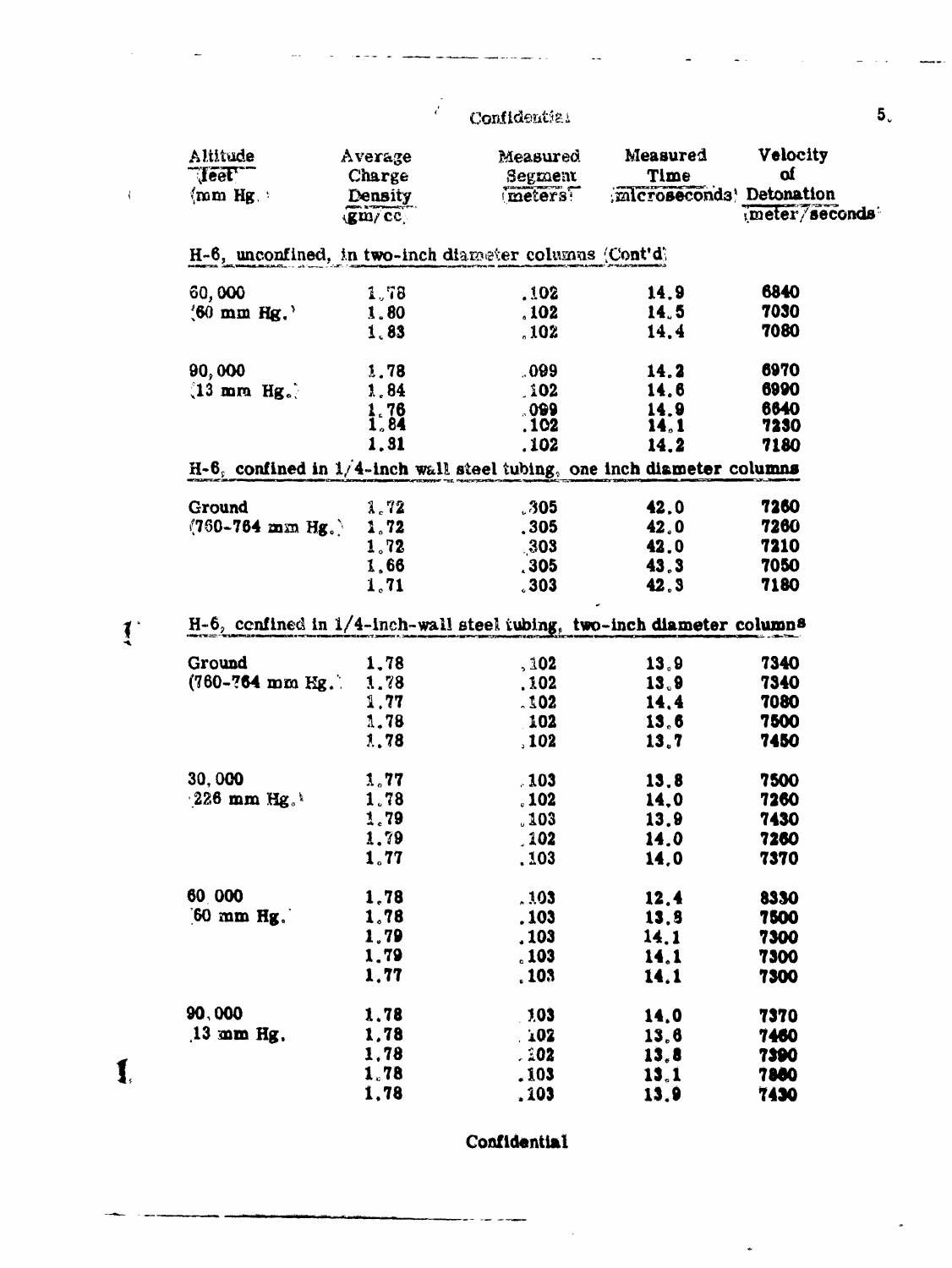$\epsilon$ 

. . . .

⊣

 $\mathbf{I}$ 

| Altitude<br>(leet)                                        | Average<br>Charge       | Measured<br>Segment | <b>Measured</b><br>Time | <b>Velocity</b><br>0f         |
|-----------------------------------------------------------|-------------------------|---------------------|-------------------------|-------------------------------|
| $\langle$ mm Hg. $\rangle$                                | <b>Density</b><br>gm/cc | meters;             | microseconds            | Detonation<br>(meter/seconds) |
| HMX/TNT, - 70/30, unconfined in two-inch diameter columns |                         |                     |                         |                               |
| Ground                                                    | 1,75                    | .098                | 13, 5                   | 7290                          |
| $(760 - 764 \text{ mm Hz.})$                              | 1,76                    | , 100               | 14,6                    | 6840                          |
|                                                           | 1,79                    | .100                | 13.1                    | 7620                          |
|                                                           | 1.74                    | ,102                | 12.9                    | 7890                          |
|                                                           | 1,80                    | .102                | 13.1                    | 7740                          |
| 30.000                                                    | 1.80                    | .102                | 13, 2                   | 7730                          |
| $225$ mm Hg.                                              | 1.81                    | .102                | 13.5                    | 7560                          |
|                                                           | 1.83                    | .102                | 13.1                    | 7790                          |
|                                                           | 1.78                    | . 102               | 13.2                    | 7730                          |
|                                                           | 1.85                    | 102                 | 13.2                    | 7730                          |
| 60,000                                                    | 1.82                    | .099                | 13.1                    | 7560                          |
| $(60 \text{ mm Hg}^{-1})$                                 | 1.76                    | 102                 | 13.6                    | 7500                          |
|                                                           | 1,76                    | .099                | 13.2                    | 7500                          |
|                                                           | 1.78                    | 102                 | 13.1                    | 7790                          |
|                                                           | 1.81                    | .102                | 12.9                    | 7910                          |
| 90,000                                                    | 1.74                    | , 102               | 14.9                    | 7240                          |
| $(13 \text{ mm Hg})$ .                                    | $\lambda.80$            | .102                | 12.9                    | 7910                          |
|                                                           | 1.79                    | 102                 | 13,0                    | 7850                          |
|                                                           | 1,75                    | .102                | 12.8                    | 7970                          |
|                                                           | 1.77                    | 000 <sub>o</sub>    | 13,6                    | 7280                          |
| HMX/TNT-70/30, uncoulined in one-inch diameter columns    |                         |                     |                         |                               |
| 30 000                                                    |                         |                     |                         |                               |
|                                                           | $\lambda_0$ 63          | 305                 | 38 <sub>1</sub>         | 7990                          |
| $"226$ mm $\texttt{Hg}_4"$                                | 1.60                    | , 306               | 38, 0                   | 8020                          |
|                                                           | 1,61                    | .303                | 38.1                    | 7950                          |
| 60,000                                                    | 1.71                    | 302                 | 38.4                    | 7860                          |
| $(60 \text{ mm Hg.})$                                     | 1,73                    | 305                 | 38.0                    | 8020                          |
|                                                           | 1,65                    | ,306                | 38,5                    | 8540                          |
|                                                           | <b>1.08</b>             | . 305               | 38, 4                   | 7940                          |
| 90,000<br>$13 \text{ mm Hz}$ .                            | 5.80                    | ್ನ ೦೦5              | 38.4                    | 7940                          |

Confidential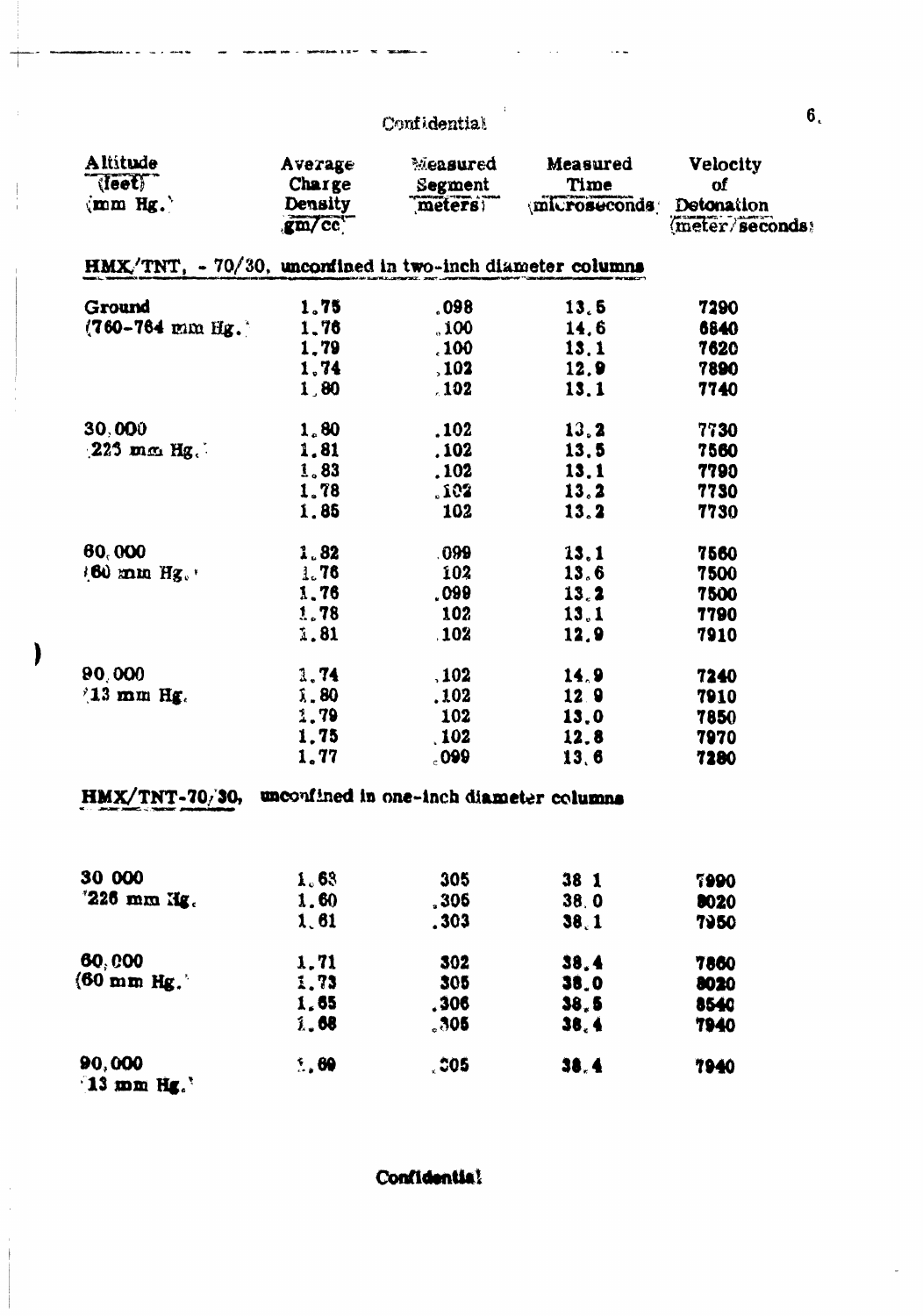## Confideration

i.

. .

 $\overline{\mathbb{R}}$ 

 $\mathbf{I}$ 

 $\left( \begin{array}{c} 1 \\ 1 \end{array} \right)$ 

| Altitude                                                    | Average                                 | Measured            | Measured                                                                      | Velocity       |
|-------------------------------------------------------------|-----------------------------------------|---------------------|-------------------------------------------------------------------------------|----------------|
| Teet.                                                       | Charge                                  | Segment             | Time                                                                          | сđ             |
| $(mm$ Hg, $)$                                               | Density                                 | meters              | (microseconds)                                                                | Detonation     |
|                                                             | $\langle$ gm/cc)                        |                     |                                                                               | meter/seconds) |
|                                                             |                                         |                     | HMX/TNT, - 70/30, confined in $1/4$ inch-wall steel tubing, two-inch diameter |                |
|                                                             | columna<br>CACT ARCHAMORE - TACRASTE IN |                     |                                                                               |                |
| Ground                                                      | 1,75                                    | .102                | 12.8                                                                          | <b>7970</b>    |
| $(760 - 764 \text{ mm})$ Hg.                                | 1.59                                    | .102                | 13,1                                                                          | 7790           |
|                                                             | 1.63                                    | .102                | 13,2                                                                          | 7730           |
|                                                             | 1.73                                    | .103                | 13,1                                                                          | 7860           |
|                                                             | 1,73                                    | .103                | 12.9                                                                          | 8010           |
| 30.000                                                      | 1.72                                    | .102                | 13.1                                                                          | 7790           |
| $(226 \text{ mm Hg})$ .                                     | 1.74                                    | .102                | 12.6                                                                          | 8100           |
|                                                             | 1.74                                    | .102                | 12.8                                                                          | 7970           |
|                                                             | 1,74                                    | .102                | 13.0                                                                          | 7850           |
|                                                             | 1.68                                    | .127                | 16.0                                                                          | 7940           |
|                                                             |                                         |                     |                                                                               |                |
| 30,000                                                      | 1.73                                    | 102                 | 13.1                                                                          | 7790           |
| $(60 \text{ mm Hz})$                                        | 1.74                                    | 103                 | 12.6                                                                          | 8170           |
|                                                             | 1,76                                    | .102                | 12,8                                                                          | 7970           |
|                                                             | 1,65                                    | .102<br>$\bar{a}$   | 13,1                                                                          | 7790           |
|                                                             | 1,75                                    | .102                | 13,2                                                                          | 7730           |
|                                                             | 1,72                                    | , 127<br>$\sim 100$ | 16.0                                                                          | 7940           |
| 90 000                                                      | 1,73                                    | .103                | <b>12.6</b>                                                                   | 3170           |
| $13$ mm Hg.                                                 | 1,73                                    | .102                | 13, 2                                                                         | 7730           |
|                                                             | .1.74                                   | .102                | 12.7                                                                          | 8030           |
|                                                             | 1,75                                    | .102                | 13.0                                                                          | 7850           |
|                                                             | 1,59                                    | .102                | 13.3                                                                          | 7670           |
| RDX/TNT $-70/30$ , unconfined, in one-inch diameter columns |                                         |                     |                                                                               |                |
| Ground                                                      | 1.78                                    | 305                 | 38 1                                                                          | 8000           |
| $(760 - 764)$                                               | 1,72                                    | .302                | 36.1                                                                          | 8360           |
|                                                             | 1,58                                    | , 305               | 37.6                                                                          | 8110           |
|                                                             | 1.75                                    | . 302               | 38,0                                                                          | 7950           |
|                                                             | 1.76                                    | .303                | 37.6                                                                          | 8060           |
| 30,000                                                      | 1,68                                    | .306                | 37.9                                                                          | 8070           |
| $(226 \text{ mm Hg})$                                       | 1,66                                    | .305                | 36.0                                                                          | 8470           |
|                                                             | 1,74                                    | .302                | 38.0                                                                          | 7950           |
|                                                             |                                         |                     |                                                                               |                |
| 60,000                                                      | 1,70                                    | 302                 | 37.5                                                                          | 8050           |
| $(60 \text{ mm Hz.})$                                       | 1.72                                    | .305                | 37.8                                                                          | 9070           |
|                                                             | 1,61                                    | .302                | 37.2                                                                          | 8120           |
|                                                             | 162                                     | 305                 | 36,5                                                                          | 8360           |
|                                                             | 1.44                                    | 305                 | 37.7                                                                          | 8090           |
| 90,000                                                      | 1.72                                    | 305                 | 38,1                                                                          | 8000           |
| $13$ mm Hg.                                                 | 1.71                                    | $_{\circ}$ 305      | <b>38.0</b>                                                                   | 8030           |
|                                                             | 1.62                                    | 302                 | 37,9                                                                          | 7970           |
|                                                             |                                         |                     |                                                                               |                |

Confidential

l.

 $\tilde{V}$ 

 $\rightarrow$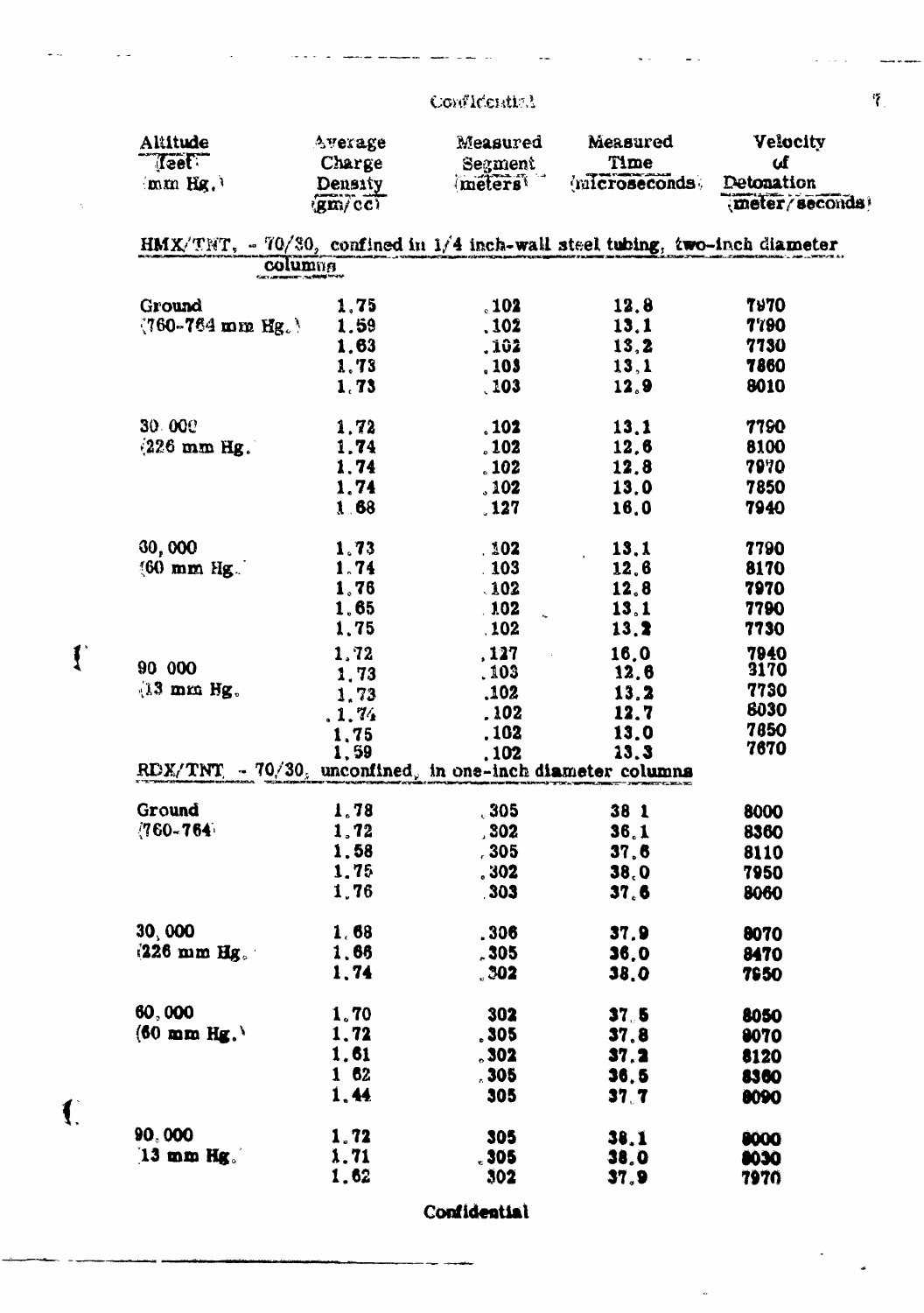| Altitude<br><b>Teet!</b><br>$(mr)$ Hg. $^{\circ}$                      | Average<br><b>Charge</b><br>Density           | Measured<br>Segment<br>meters | Measured<br>Time | <b>Velocity</b><br>ΟÍ<br>microseconds; Detonation                                   |
|------------------------------------------------------------------------|-----------------------------------------------|-------------------------------|------------------|-------------------------------------------------------------------------------------|
|                                                                        | (gm cc                                        |                               |                  | $\frac{1}{2}$ meter/seconds <sup>4</sup>                                            |
| $RDX/TNT$ , - 70/30, unconfined, in one-inch diameter columns (Contidi |                                               |                               |                  |                                                                                     |
| \$0,000                                                                | 202                                           | $-305$                        | 38, 4            | 7940                                                                                |
| $(13 \t{mm} \t{Hz})$ .                                                 | 3.73                                          | .302                          | 37.9             | 7970                                                                                |
| RDX/TNT, $-70/30$ , unconfined, in two-inch diameter columns           |                                               |                               |                  |                                                                                     |
| Ground<br>$(760 - 764 \text{ mm Hz}.)$                                 | 1,82                                          | .102                          | 12.6             | 8050                                                                                |
| 30,000                                                                 | 1.81                                          | .103                          | 13.0             | 7920                                                                                |
| $(226 \text{ mm Hg.})$                                                 | 1,81                                          | .099                          | 13.2             | 7500                                                                                |
|                                                                        | 1,76                                          | ,099                          | 12, 2            | 8110                                                                                |
|                                                                        | 1.83                                          | $_{\circ}$ 102                | 13.0             | 7850                                                                                |
|                                                                        | 1.78                                          | $_{\circ}$ 102                | 13, 4            | 7610                                                                                |
| 60,000                                                                 | i.82                                          | 099                           | 12,6             | 7860                                                                                |
| $(60 \text{ mm Hz.})$                                                  | 1,82                                          | .103                          | 12,9             | 7980                                                                                |
|                                                                        | 1,77                                          | , 102                         | 12,8             | 7960                                                                                |
|                                                                        | 1.84                                          | . 102                         | 12.6             | 8010                                                                                |
|                                                                        | 1.78                                          | $_{\circ}$ 099                | 12, 5            | 7920                                                                                |
| 90,000                                                                 | 1.82                                          | .102                          | 13.2             | 7730                                                                                |
| $13$ mm Hg.                                                            | 1,84                                          | .099                          | 12, 5            | 7920                                                                                |
|                                                                        | 1,84                                          | 099                           | 12, 6            | 7860                                                                                |
|                                                                        | 1.76                                          | .099                          | 12,6             | 7860                                                                                |
|                                                                        | 1,80                                          | $-096$                        | 13, 4            | <b>7160</b>                                                                         |
|                                                                        |                                               |                               |                  | RDX/TNT, - 70/30, confined in 1/4-inch-wall steel tubing, one-inch diameter columns |
| Ground                                                                 | 1,72                                          | ,305                          | 38,3             | 7960                                                                                |
| 1760-764 mm Hg.                                                        | 1,74                                          | .305.                         | 38.5             | 7920                                                                                |
|                                                                        | 1,57                                          | , 305                         | 38.0             | 8030                                                                                |
|                                                                        | 3,71                                          | .305.                         | 38.5             | 7920                                                                                |
|                                                                        | 1,73                                          | 305                           | 38, 4            | 7940                                                                                |
|                                                                        | $\mathbf{1}_{\mathrm{e}}\mathbf{6}\mathbf{1}$ | 305                           | 38,1             | 8010                                                                                |
|                                                                        | 1,62                                          | 305                           | 38.0             | 9030                                                                                |
| 30.000<br>$1226$ mm $Hg$ .                                             | 1,64                                          | <b>302</b>                    | <b>37 9</b>      | 7960                                                                                |
| 60,000                                                                 | $\lambda$ , 64                                | .306                          | 37.9             | 8050                                                                                |
| $60$ mm Hg. <sup>1</sup>                                               | 1.63                                          | 305                           | 38.0             | <b>3020</b>                                                                         |
|                                                                        |                                               |                               |                  |                                                                                     |
| 90.000                                                                 | 166                                           | 307                           | $\mathbf{37.9}$  | 8100                                                                                |
| <b>13 mm Hg.</b>                                                       | 182                                           | 306                           | 37 O             | <b>8070</b>                                                                         |
|                                                                        | $^*$ M                                        | .305                          | 37,9             | <b>DOSO</b>                                                                         |

Confidential

 $\mathbf{8}$ 

÷

 $\mathcal{L}$ 

 $\sim$ 

 $\sim$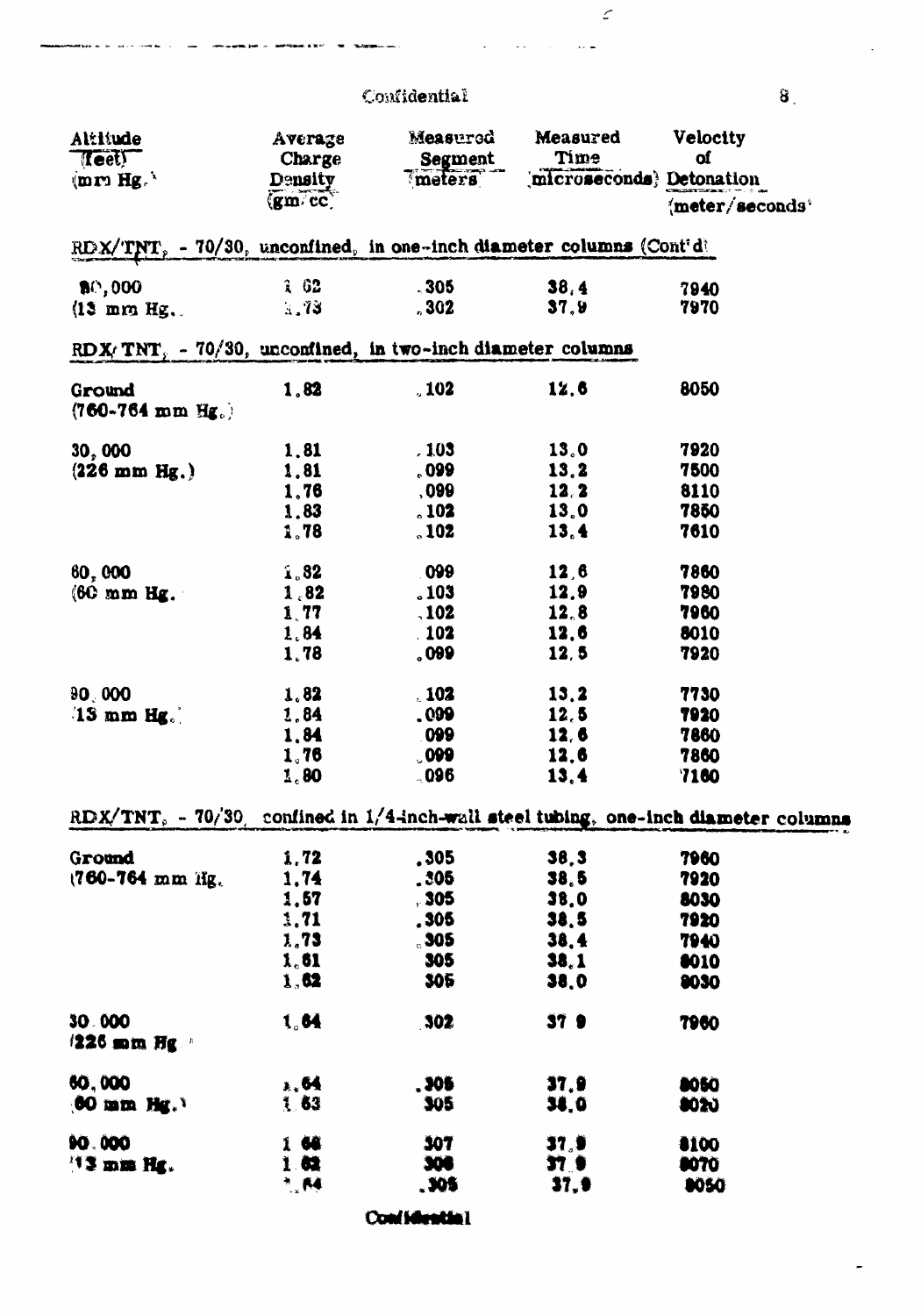## .'onfidential

| feet.                                                                               | Charge                                                                                  | Measured<br>Segment | Time           | Measured<br>Velocity<br>of   |  |
|-------------------------------------------------------------------------------------|-----------------------------------------------------------------------------------------|---------------------|----------------|------------------------------|--|
| $\{\text{mm Hg}_{\circ}\}$                                                          | <b>Density</b><br>$\left( \frac{\text{g}}{\text{m}}\right)$ $\frac{\text{g}}{\text{m}}$ | meters              | (microseconds) | Detonation<br>meter/seconds; |  |
| RDX/THT, - 70/30, confined in 1/4-inch-wall steel tubing, one-inch diameter columns |                                                                                         |                     |                |                              |  |
| (Cont'd)                                                                            |                                                                                         |                     |                |                              |  |
| 90,000                                                                              |                                                                                         |                     |                |                              |  |
| $(13 \text{ mm} \text{ Hg.})$                                                       | 1.63                                                                                    | , 305               | 38.0           | 8020                         |  |
|                                                                                     | 1,64                                                                                    | .305                | 37.9           | 8050                         |  |
|                                                                                     | 1.63                                                                                    | .305                | 37,9           | 8050                         |  |
| RDX/TNT, - 70/30, confined in 1/4-inch-wall steel tubing, two-inch diameter columns |                                                                                         |                     |                |                              |  |
| Ground                                                                              | 1,70                                                                                    | .102                | 13.2           | 7730                         |  |
| $(760 - 764 \text{ mm Hz})$                                                         | 1.72                                                                                    | .102                | 13,1           | 7790                         |  |
|                                                                                     | 1.72                                                                                    | ,101                | 13.0           | 7770                         |  |
|                                                                                     | 1.72                                                                                    | .102                | 13.9           | 7340                         |  |
| 30,000                                                                              | 1.72                                                                                    | .102                | 12.8           | 7970                         |  |
| $226$ mm Hg.                                                                        | 1.72                                                                                    | .102                | 12.6           | 8100                         |  |
|                                                                                     | 1, 72                                                                                   | .102                | 13.5           | 7560                         |  |
|                                                                                     | 1.72                                                                                    | .102                | 12.8           | 7970                         |  |
|                                                                                     | 1, 72                                                                                   | .102                | 15.1           | 6750                         |  |
| 60,000                                                                              | 1.70                                                                                    | .102                | 12,6           | 8090                         |  |
| $(60 \text{ mm Hg.})$                                                               | 1.74                                                                                    | .102                | 12,5           | 8160                         |  |
|                                                                                     | 1,73                                                                                    | .102                | 12.6           | 8090                         |  |
|                                                                                     | 1, 72                                                                                   | .102                | 12,9           | 7910                         |  |
|                                                                                     | 1,71                                                                                    | , 102               | 13.1           | 7790                         |  |
| 90,000                                                                              | 1,71                                                                                    | . 102               | 12,8           | 7970                         |  |
| $13 \text{ mm Hg.}$                                                                 | $\lambda$ , 70                                                                          | .102                | 12,6           | 8100                         |  |
|                                                                                     | 1,67                                                                                    | .102                | 12.6           | 8100                         |  |
|                                                                                     | <b>1.70</b>                                                                             | .102                | 13.0           | 7850                         |  |
|                                                                                     | 2.70                                                                                    | $_{\circ}$ 102      | 12.7           | 8030                         |  |
| MOX-2B, confined in 1/4-inch-wall steel tubing, two-inch diameter columns           |                                                                                         |                     |                |                              |  |
|                                                                                     |                                                                                         |                     |                |                              |  |
| Ground                                                                              | 2,12                                                                                    | .103                | 22.3           | 4630                         |  |
| $(760 - 764 \text{ mm Hz.})$                                                        | 2,12<br>2.12                                                                            | .103                | 20,9           | 4940                         |  |
|                                                                                     | 2.12                                                                                    | . 102<br>.103       | 22.1<br>22.1   | 4590<br>4660                 |  |
|                                                                                     | 2.12                                                                                    | . 103               | 21.4           | 4820                         |  |
|                                                                                     |                                                                                         |                     |                |                              |  |
| TNT, unconfined, in two-inch diameter columns                                       |                                                                                         |                     |                |                              |  |
| Ground                                                                              | 1.74                                                                                    | .100 <sub>1</sub>   | 19.5           | 5130                         |  |
| $(760 - 764 \text{ mm Hg.})$                                                        | 1,76                                                                                    | 102                 | 19.9           | 5110                         |  |
|                                                                                     |                                                                                         | Confidential        |                |                              |  |

 $\ddot{\phantom{0}}$ 

 $\mathbf{\hat{J}}$ 

 $\pmb{\}$ 

 $\hat{\mathbf{z}}$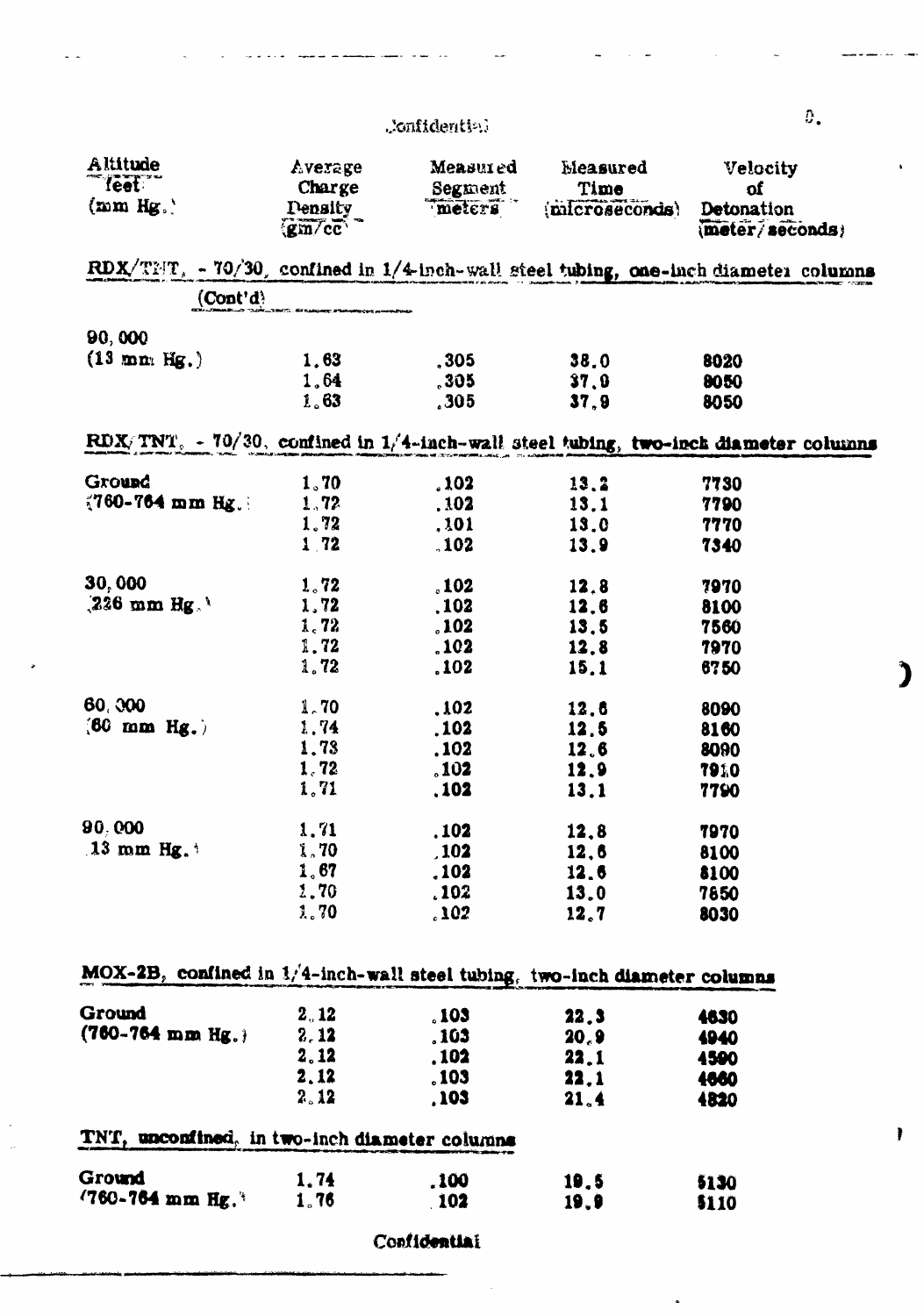لأناب المالي

سأنشأش

 $\mathbf{r}$ السادا ستواري الأول

| Al titude                                                                 | Average     | Measured            | Measured                 | Velocity       |
|---------------------------------------------------------------------------|-------------|---------------------|--------------------------|----------------|
| <b>Teet</b>                                                               | Charge      | Segment             | Time                     | <b>of</b>      |
| ${mnHg.}$                                                                 | Density     | meters              | microseconds' Detonation |                |
|                                                                           | 'gm/cc'     |                     |                          | meter/seconds) |
| TNT, unconfined, in two inch diameter colomns (Cont'd)                    |             |                     |                          |                |
| Ground                                                                    | 1,78        | , 102               | 18.5                     | 5500           |
| $(760 - 764 \times \text{m})$ Hg.                                         | <b>1.76</b> | .100                | 19.3                     | 5200           |
|                                                                           | 1.73        | .103                | 19.0                     | 5430           |
| TNT, confined in 1/4-inch-wall steel tubing, one-inch diameter columns    |             |                     |                          |                |
| Ground                                                                    | 1,55        | .305                | 44.7                     | 6820           |
| $\sqrt{760-764}$ mm Hg.                                                   | 1.59        | .305                | 45.5                     | 6850           |
|                                                                           | 1.61        | .303                | 44.7                     | 6780           |
|                                                                           | 1,60        | $_{\circ}$ 304      | 44.7                     | <b>6800</b>    |
|                                                                           | 1.62        | 305                 | 44.5                     | 6850           |
|                                                                           | 1.61        | .305.               | 44.4                     | 6870           |
|                                                                           |             |                     |                          |                |
| 30.000                                                                    | 1,00        | 305                 | 46.9                     | 6500           |
| $\sim$ 226 mm Hg.                                                         | 1.01        | .305                | 46.9                     | 6500           |
|                                                                           | 1,59        | , 305               | 45, 4                    | 6720           |
|                                                                           | 1,53        | .305                | 45, 4                    | 6720           |
| 60.000                                                                    | 1,59        | 305                 | 44.8                     | 6810           |
| $160$ mm Hg.                                                              |             |                     |                          |                |
| 90,000                                                                    | 1,56        | , 305.              | 44.8                     | 6810           |
| $13$ mm Hg.                                                               | 1.59        | .305                | 44.7                     | 6820           |
|                                                                           |             |                     |                          |                |
|                                                                           | 1,59        | , 305               | 44,7                     | 6820           |
|                                                                           | 1,58        | .305                | 44.8                     | 6810           |
|                                                                           | 1,55        | 305                 | 44.8                     | 6810           |
|                                                                           | 1.64        | 305                 | 44.3                     | 6880           |
|                                                                           | 1.62        | , 305               | 41,5                     | 7350           |
|                                                                           | 1.57        | .305                | 42.3                     | 7210           |
| TET, confined in $1/4$ -inch-wall steel tubing, two-inch diameter columns |             |                     |                          |                |
| Ground                                                                    | 1.57        | .102                | 15.4                     | 6620           |
| $-760 - 764$ mm Hg.                                                       | 1,57        | .103                | 15.2                     | 6780           |
|                                                                           | 1,61        | .102                | 15.2                     | 6710           |
|                                                                           | 1.58        | .102                | 15.2                     | 6710           |
| 60,000                                                                    | 1 58        | .102                | 15.8                     | 6460           |
| $60$ mm $Hg$ .                                                            | 1,59        | .102                | 15.9                     | 6420           |
|                                                                           | 1.58        | .102                | <b>15.6</b>              | 6540           |
|                                                                           | 1.58        | .102                | 15.4                     | 6620           |
|                                                                           | 1,60        | $\boldsymbol{.102}$ | 15,5                     | 6580           |
|                                                                           |             |                     |                          |                |

**Confidential**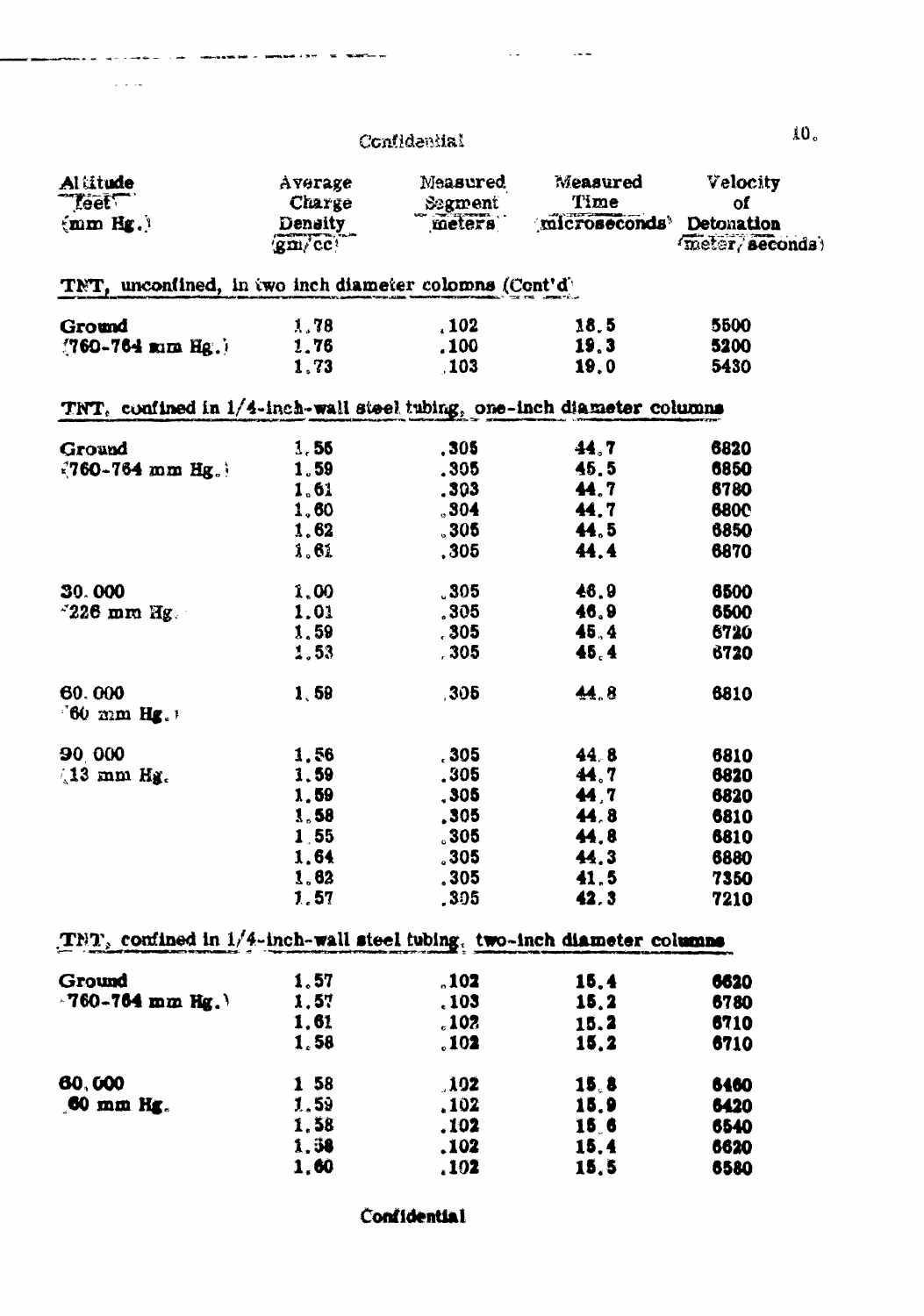| Altitude<br>feet <sup>*</sup><br>wa 6c.         | Ávefage<br>Charge<br>Density<br>$\left($ gm/cc $\right)$ | <b>Measured</b><br>Segment<br>meters, | <b>Mensured</b><br>Time<br><b>Microseconds</b> | Velocity<br>ΟĈ<br><b>Detonation</b><br>meter/seconds |
|-------------------------------------------------|----------------------------------------------------------|---------------------------------------|------------------------------------------------|------------------------------------------------------|
| TNT, contined in $1/4$ -inch-wall stee? tubing. |                                                          |                                       | two-mch diameter columns                       | $\langle$ Cont'd                                     |
| 90,000                                          | 1.61                                                     | . 102                                 | 15.6                                           | 6540                                                 |
| $(13$ mm Hg.)                                   | 1,60                                                     | .102                                  | 15.6                                           | 6540                                                 |
|                                                 | 1.59                                                     | . 102                                 | 15.6                                           | 6540                                                 |
|                                                 | 1.58                                                     | .102                                  | 15.6                                           | 6540                                                 |
|                                                 | 1.59                                                     | . 102                                 | 15.6                                           | 6580                                                 |

## 6.0 DISCUSSION OF RESULTS

6.1 National has estimated the experimental error to be  $\neq$  3%, maximum, due to three major sources of error:

- (a) Non-uniform density in the charges
- $(b)$  Non-linear velocities over the measured segment
- (c) Precision of measurement in both time and distance
- 6.2 Density variations within a single column are not readily detected.

The test charges have been inspected by X-ray phytography to eliminate any with major flaws.

6.3 Non-linear velocities of detonal on occur where steady-state detons. tion reaction is not established. This is corrected by allowing ample "run-up" explosive column ahead of the segment to be measured. The weight limit and diameter requirements of the test charges determine the length of the charges and restrict the "run-up" column.

6.4 The error in measurement has been estimated to be less than 1%, maximum. Linear distance is accurate within one millimeter and time within onetenth microsecond.

 $\mathbf{A}$ .

## Confidential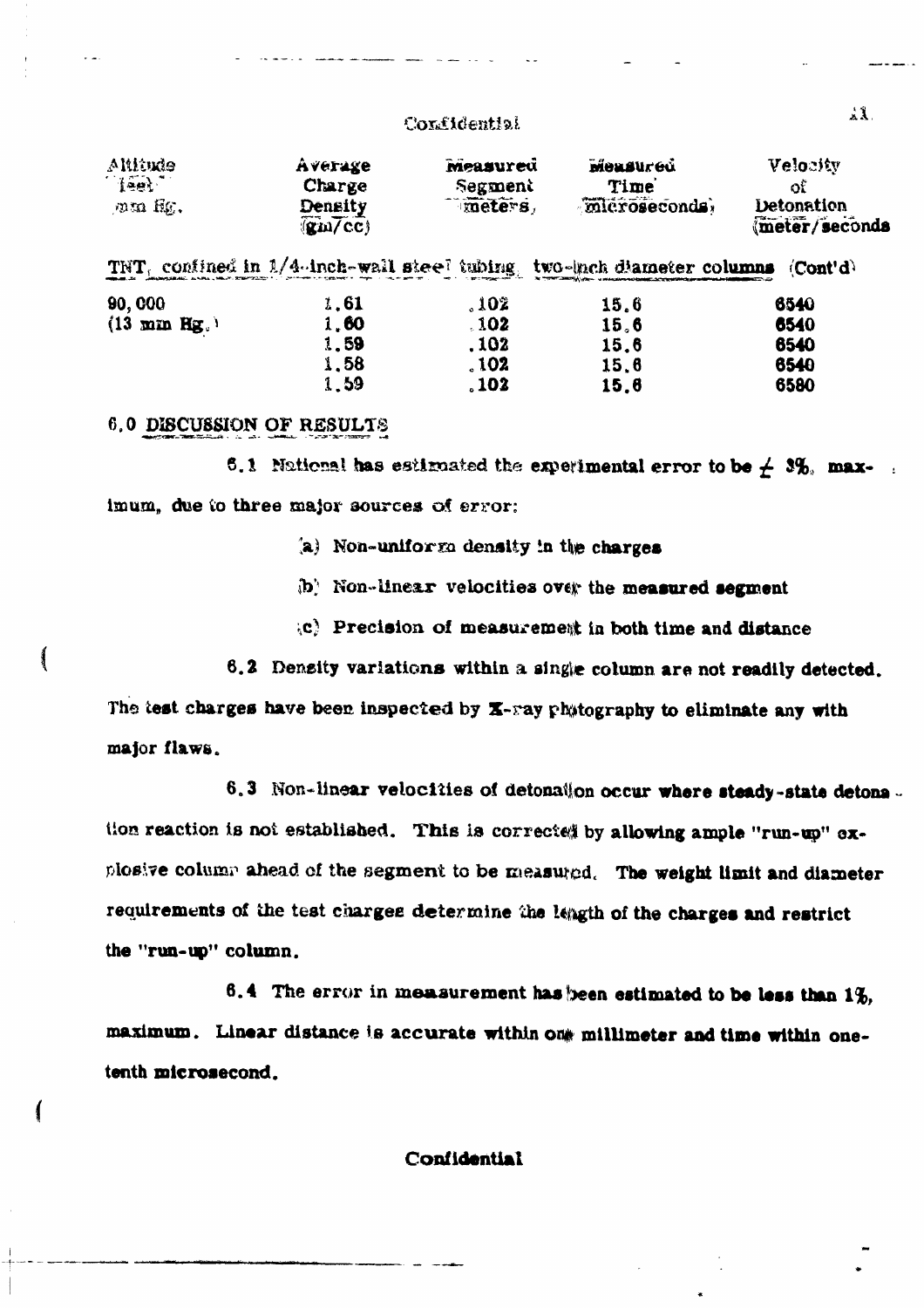#### Eidentlan

## STUDY OF FRAGMENT VELOCATY AT SIMULATED ALTITUDE

## 7.0 OBJECTIVE

7.1 The object of this phase of the program is the investigation of the effect of altitude on the velocity fragments produced from steel cylinders by charges of the following explosives:

> **TNT**  $H - 6$  $MOX-2B$  $70/30 - RDX/TNT$ 70/30 - HMX/TNT

The four altitudes under investigation are ground, 30,000. 60, 000, and 90, 000 feet.

#### 8.0 Test Rema

8.1 Steel cylinders of two configurations are used. Both sizes are fabricated from AIS1 1015 skeel. One is  $1''$  I.D. x  $18''$  long with a  $1/4''$  wall thickness. The other is  $2^n 1, D_1 \times 7^n$  long with a  $1/4^n$  wall thickness.

#### $9.9$  TESTS

9.1 The major portion of the test program has been completed and velocities obtained on a  $6$ -foot radial digtance by counter-chronograph. Accuracy difficulties were encountered at the higher altitudes. Causes are being traced in order to obtain reliable data. Data obtained by the electrical method have been checked by high-speed photography and the two methods found to be compatible at ground level.

#### 10.0 COMPUTATIONS

10.1 Theoretical velocities are being computed with known Guerney constants for ground level velocities for  $H-6$ , TNT, and MOX-2B. New values of Guerney constants of the 70/30 mixtures will be obtained by computation from observed velocities. **Confidential**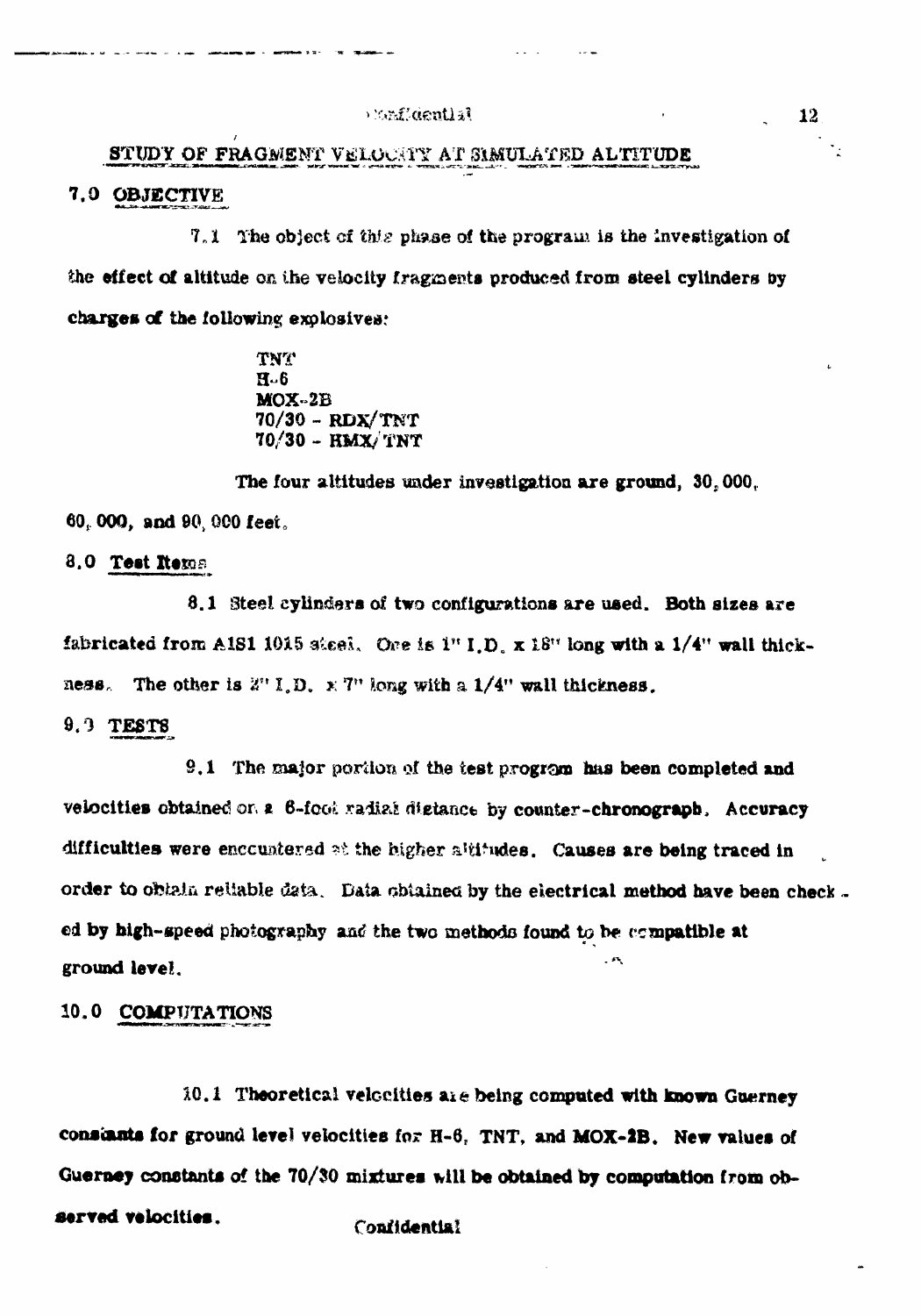## M.O FUTURE WORK

 $\overline{\mathcal{L}}$ 

 $\langle$ 

The major part of this program has been completed. The entire program with the results of the remaining tests and fragment calculations will be reviewed and summarized in a final report.

Confidential